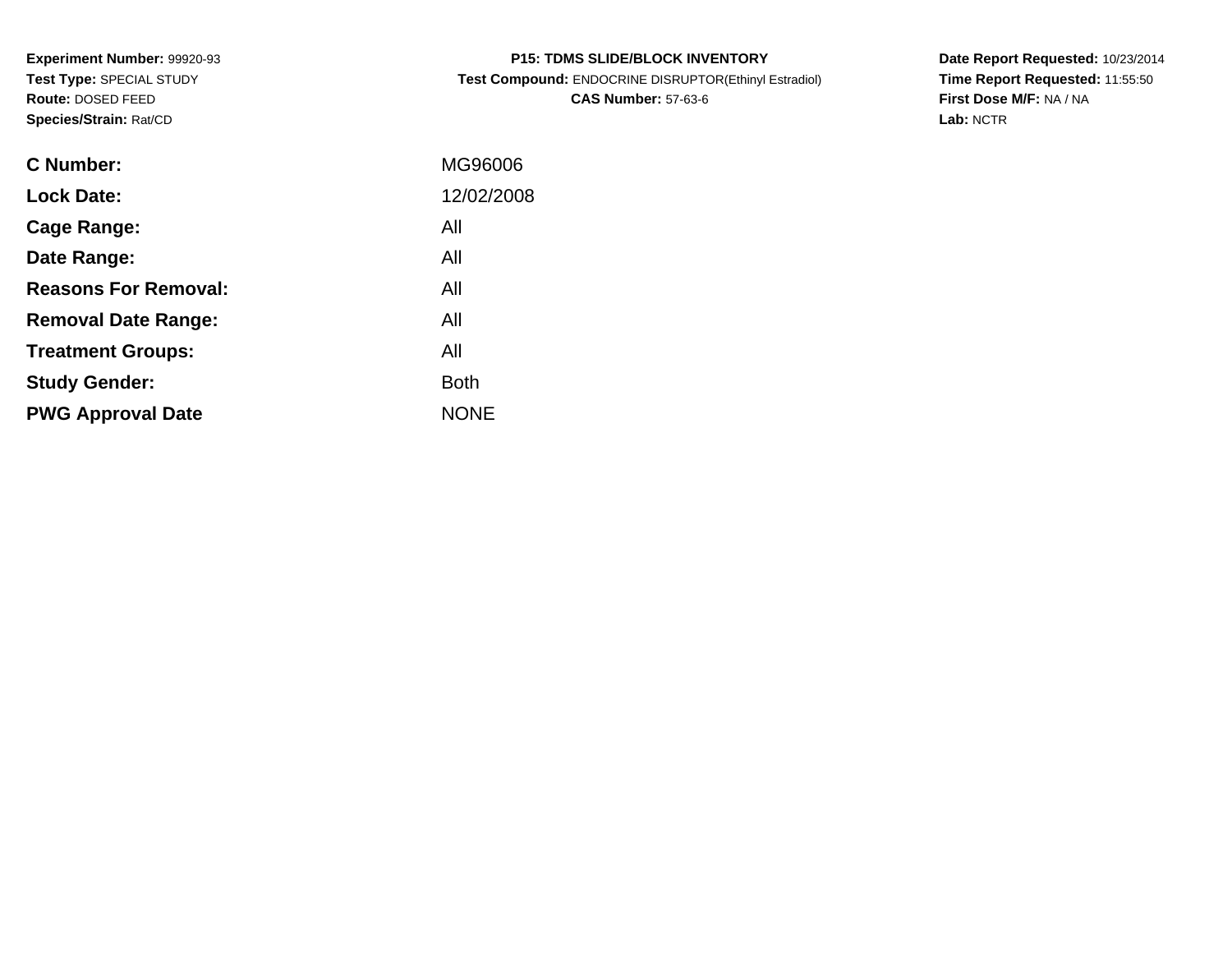**Test Type:** SPECIAL STUDY

**Route:** DOSED FEED

**Species/Strain:** Rat/CD

#### **P15: TDMS SLIDE/BLOCK INVENTORY**

**Test Compound:** ENDOCRINE DISRUPTOR(Ethinyl Estradiol)

# **CAS Number:** 57-63-6

**Date Report Requested:** 10/23/2014**Time Report Requested:** 11:55:50**First Dose M/F:** NA / NA**Lab:** NCTR

| <b>SPECIES: Rat</b>         |                                 |                               | <b>STRAIN: CD</b>        |                          |                             | <b>SEX: MALE</b>            |                                 |                               | <b>DOSE LEVEL: F3/50PPBTO CTL</b> |                          |                             |  |
|-----------------------------|---------------------------------|-------------------------------|--------------------------|--------------------------|-----------------------------|-----------------------------|---------------------------------|-------------------------------|-----------------------------------|--------------------------|-----------------------------|--|
| <b>CID</b><br><b>NUMBER</b> | INDIVIDUAL<br><b>ANIMAL NO.</b> | <b>HISTO</b><br><b>NUMBER</b> | NMBR OF<br><b>SLIDES</b> | NMBR OF<br><b>BLOCKS</b> | <b>WET</b><br><b>TISSUE</b> | <b>CID</b><br><b>NUMBER</b> | INDIVIDUAL<br><b>ANIMAL NO.</b> | <b>HISTO</b><br><b>NUMBER</b> | NMBR OF<br><b>SLIDES</b>          | NMBR OF<br><b>BLOCKS</b> | <b>WET</b><br><b>TISSUE</b> |  |
| 14                          | 00014                           | 021380300014                  |                          |                          | Y N                         | 961                         | 00961                           | 021380300961                  |                                   |                          | Y N                         |  |
| 19                          | 00019                           | 021380300019                  |                          |                          | Y N                         | 962                         | 00962                           | 021380300962                  |                                   |                          | Y N                         |  |
| 219                         | 00219                           | 021380300219                  |                          |                          | Y N                         | 989                         | 00989                           | 021380300989                  |                                   |                          | Y N                         |  |
| 311                         | 00311                           | 021380300311                  |                          |                          | Y N                         | 991                         | 00991                           | 021380300991                  |                                   |                          | Y N                         |  |
| 332                         | 00332                           | 021380300332                  |                          |                          | Y N                         | 992                         | 00992                           | 021380300992                  |                                   |                          | Y N                         |  |
| 705                         | 00705                           | 021380300705                  |                          |                          | Y N                         | 998                         | 00998                           | 021380300998                  |                                   |                          | Y N                         |  |
| 811                         | 00811                           | 021380300811                  |                          |                          | Y N                         | 999                         | 00999                           | 021380300999                  |                                   |                          | Y N                         |  |
| 824                         | 00824                           | 021380300824                  |                          |                          | Y N                         | 1000                        | 01000                           | 021380301000                  |                                   |                          | Y N                         |  |
| 825                         | 00825                           | 021380300825                  |                          |                          | Y N                         | 1001                        | 01001                           | 021380301001                  |                                   |                          | Y N                         |  |
| 844                         | 00844                           | 021380300844                  |                          |                          | Y N                         | 1004                        | 01004                           | 021380301004                  |                                   |                          | Y N                         |  |
| 869                         | 00869                           | 021380300869                  |                          |                          | Y N                         | 1005                        | 01005                           | 021380301005                  |                                   |                          | Y N                         |  |
| 876                         | 00876                           | 021380300876                  |                          |                          | Y N                         | 1006                        | 01006                           | 021380301006                  |                                   |                          | Y N                         |  |
| 878                         | 00878                           | 021380300878                  |                          |                          | Y N                         | 1011                        | 01011                           | 021380301011                  |                                   |                          | Y N                         |  |
| 881                         | 00881                           | 021380300881                  |                          |                          | Y N                         | 1012                        | 01012                           | 021380301012                  |                                   |                          | Y N                         |  |
| 906                         | 00906                           | 021380300906                  |                          |                          | Y N                         | 1013                        | 01013                           | 021380301013                  |                                   |                          | Y N                         |  |
| 916                         | 00916                           | 021380300916                  |                          |                          | Y N                         | 1014                        | 01014                           | 021380301014                  |                                   |                          | Y N                         |  |
| 922                         | 00922                           | 021380300922                  |                          |                          | Y N                         | 1031                        | 01031                           | 021380301031                  |                                   |                          | Y N                         |  |
| 951                         | 00951                           | 021380300951                  |                          |                          | Y N                         | 1032                        | 01032                           | 021380301032                  |                                   |                          | Y N                         |  |
| 959                         | 00959                           | 021380300959                  |                          |                          | Y N                         | 1033                        | 01033                           | 021380301033                  |                                   |                          | Y N                         |  |
| 960                         | 00960                           | 021380300960                  |                          |                          | Y N                         | 1034                        | 01034                           | 021380301034                  |                                   |                          | Y N                         |  |

## IN MY OPINION THIS MATERIAL IS OF SUFFICIENT QUALITY TO BE RETAINED IN THECARCINOGENESIS REPOSITORY UNLESS THE MATERIAL IS MARKED WITH AN ASTERISK

REVIEWED BY REPOSITORY SUPERVISOR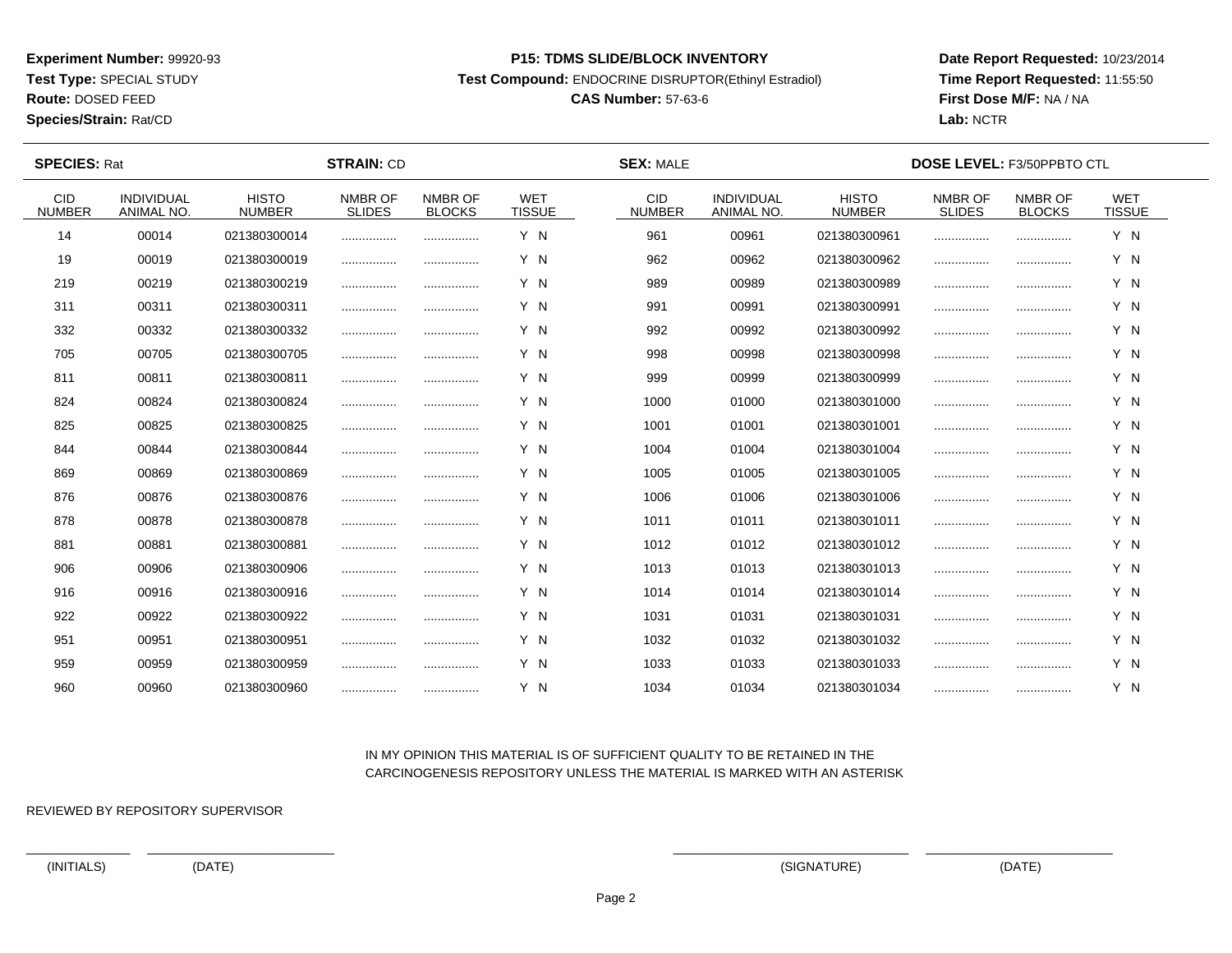**Test Type:** SPECIAL STUDY

**Route:** DOSED FEED

1114

**Species/Strain:** Rat/CD

#### **P15: TDMS SLIDE/BLOCK INVENTORY**

**Test Compound:** ENDOCRINE DISRUPTOR(Ethinyl Estradiol)

# **CAS Number:** 57-63-6

**Date Report Requested:** 10/23/2014**Time Report Requested:** 11:55:50**First Dose M/F:** NA / NA**Lab:** NCTR

| <b>SPECIES: Rat</b>         |                          |                        | <b>STRAIN: CD</b>        |                          |                             | <b>SEX: MALE</b> | <b>DOSE LEVEL: F3/50PPBTO CTL</b> |
|-----------------------------|--------------------------|------------------------|--------------------------|--------------------------|-----------------------------|------------------|-----------------------------------|
| <b>CID</b><br><b>NUMBER</b> | INDIVIDUAL<br>ANIMAL NO. | <b>HISTO</b><br>NUMBER | NMBR OF<br><b>SLIDES</b> | NMBR OF<br><b>BLOCKS</b> | <b>WET</b><br><b>TISSUE</b> |                  |                                   |
| 1040                        | 01040                    | 021380301040           |                          |                          | Y N                         |                  |                                   |
| 1041                        | 01041                    | 021380301041           |                          |                          | Y N                         |                  |                                   |
| 1042                        | 01042                    | 021380301042           |                          |                          | Y N                         |                  |                                   |
| 1045                        | 01045                    | 021380301045           |                          |                          | Y N                         |                  |                                   |
| 1046                        | 01046                    | 021380301046           |                          |                          | Y N                         |                  |                                   |
| 1059                        | 01059                    | 021380301059           |                          |                          | Y N                         |                  |                                   |
| 1060                        | 01060                    | 021380301060           |                          |                          | Y N                         |                  |                                   |
| 1112                        | 01112                    | 021380301112           |                          |                          | Y N                         |                  |                                   |
| 1113                        | 01113                    | 021380301113           |                          |                          | Y N                         |                  |                                   |

 IN MY OPINION THIS MATERIAL IS OF SUFFICIENT QUALITY TO BE RETAINED IN THECARCINOGENESIS REPOSITORY UNLESS THE MATERIAL IS MARKED WITH AN ASTERISK

REVIEWED BY REPOSITORY SUPERVISOR

<sup>01114</sup> <sup>021380301114</sup> ................ ................ Y N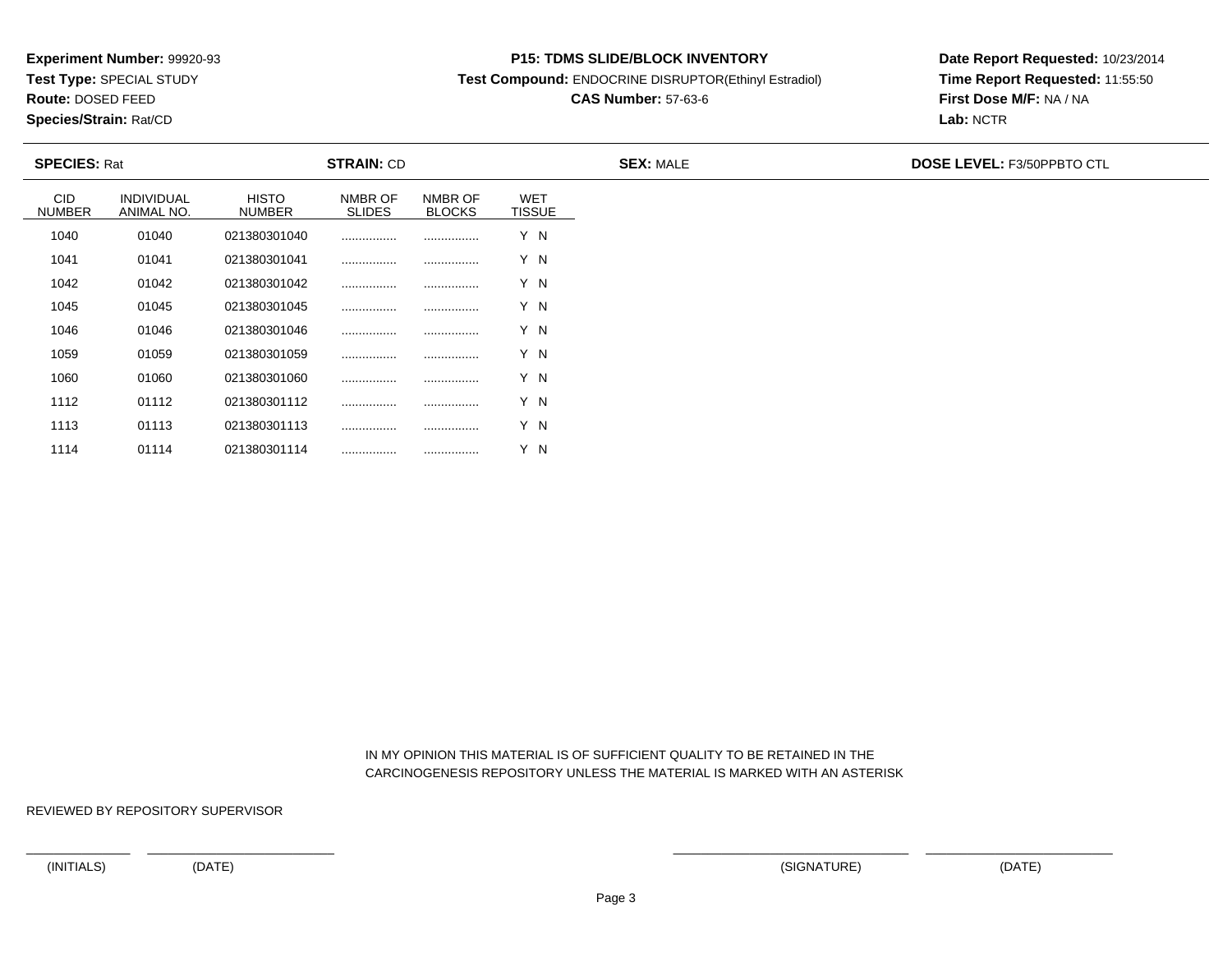**Test Type:** SPECIAL STUDY

**Route:** DOSED FEED

**Species/Strain:** Rat/CD

#### **P15: TDMS SLIDE/BLOCK INVENTORY**

**Test Compound:** ENDOCRINE DISRUPTOR(Ethinyl Estradiol)

# **CAS Number:** 57-63-6

**Date Report Requested:** 10/23/2014**Time Report Requested:** 11:55:50**First Dose M/F:** NA / NA**Lab:** NCTR

| <b>SPECIES: Rat</b>   |                                 |                               | <b>STRAIN: CD</b>        |                          |                             | <b>SEX: MALE</b>      |                                 |                               | <b>DOSE LEVEL: F3</b><br>0PPB |                          |                             |  |
|-----------------------|---------------------------------|-------------------------------|--------------------------|--------------------------|-----------------------------|-----------------------|---------------------------------|-------------------------------|-------------------------------|--------------------------|-----------------------------|--|
| CID.<br><b>NUMBER</b> | <b>INDIVIDUAL</b><br>ANIMAL NO. | <b>HISTO</b><br><b>NUMBER</b> | NMBR OF<br><b>SLIDES</b> | NMBR OF<br><b>BLOCKS</b> | <b>WET</b><br><b>TISSUE</b> | CID.<br><b>NUMBER</b> | <b>INDIVIDUAL</b><br>ANIMAL NO. | <b>HISTO</b><br><b>NUMBER</b> | NMBR OF<br><b>SLIDES</b>      | NMBR OF<br><b>BLOCKS</b> | <b>WET</b><br><b>TISSUE</b> |  |
| 21                    | 00021                           | 021380300021                  |                          |                          | Y N                         | 911                   | 00911                           | 021380300911                  |                               |                          | Y N                         |  |
| 114                   | 00114                           | 021380300114                  |                          |                          | Y N                         | 912                   | 00912                           | 021380300912                  |                               |                          | Y N                         |  |
| 119                   | 00119                           | 021380300119                  |                          |                          | Y N                         | 919                   | 00919                           | 021380300919                  |                               |                          | Y N                         |  |
| 246                   | 00246                           | 021380300246                  |                          |                          | Y N                         | 920                   | 00920                           | 021380300920                  |                               |                          | Y N                         |  |
| 258                   | 00258                           | 021380300258                  |                          |                          | Y N                         | 944                   | 00944                           | 021380300944                  |                               |                          | Y N                         |  |
| 325                   | 00325                           | 021380300325                  |                          |                          | Y N                         | 949                   | 00949                           | 021380300949                  |                               |                          | Y N                         |  |
| 375                   | 00375                           | 021380300375                  |                          |                          | Y N                         | 950                   | 00950                           | 021380300950                  |                               |                          | Y N                         |  |
| 385                   | 00385                           | 021380300385                  |                          |                          | Y N                         | 952                   | 00952                           | 021380300952                  |                               |                          | Y N                         |  |
| 403                   | 00403                           | 021380300403                  |                          |                          | Y N                         | 953                   | 00953                           | 021380300953                  |                               |                          | Y N                         |  |
| 452                   | 00452                           | 021380300452                  |                          |                          | Y N                         | 954                   | 00954                           | 021380300954                  |                               |                          | Y N                         |  |
| 814                   | 00814                           | 021380300814                  |                          |                          | Y N                         | 955                   | 00955                           | 021380300955                  |                               |                          | Y N                         |  |
| 820                   | 00820                           | 021380300820                  |                          |                          | Y N                         | 994                   | 00994                           | 021380300994                  |                               |                          | Y N                         |  |
| 830                   | 00830                           | 021380300830                  |                          |                          | Y N                         | 995                   | 00995                           | 021380300995                  |                               |                          | Y N                         |  |
| 832                   | 00832                           | 021380300832                  |                          |                          | Y N                         | 1002                  | 01002                           | 021380301002                  |                               |                          | Y N                         |  |
| 845                   | 00845                           | 021380300845                  |                          |                          | Y N                         | 1003                  | 01003                           | 021380301003                  |                               |                          | Y N                         |  |
| 866                   | 00866                           | 021380300866                  |                          |                          | Y N                         | 1009                  | 01009                           | 021380301009                  |                               |                          | Y N                         |  |
| 867                   | 00867                           | 021380300867                  |                          |                          | Y N                         | 1010                  | 01010                           | 021380301010                  |                               |                          | Y N                         |  |
| 870                   | 00870                           | 021380300870                  |                          |                          | Y N                         | 1037                  | 01037                           | 021380301037                  |                               |                          | Y N                         |  |
| 909                   | 00909                           | 021380300909                  |                          |                          | Y N                         | 1049                  | 01049                           | 021380301049                  |                               |                          | Y N                         |  |
| 910                   | 00910                           | 021380300910                  |                          |                          | Y N                         | 1053                  | 01053                           | 021380301053                  |                               |                          | Y N                         |  |

## IN MY OPINION THIS MATERIAL IS OF SUFFICIENT QUALITY TO BE RETAINED IN THECARCINOGENESIS REPOSITORY UNLESS THE MATERIAL IS MARKED WITH AN ASTERISK

REVIEWED BY REPOSITORY SUPERVISOR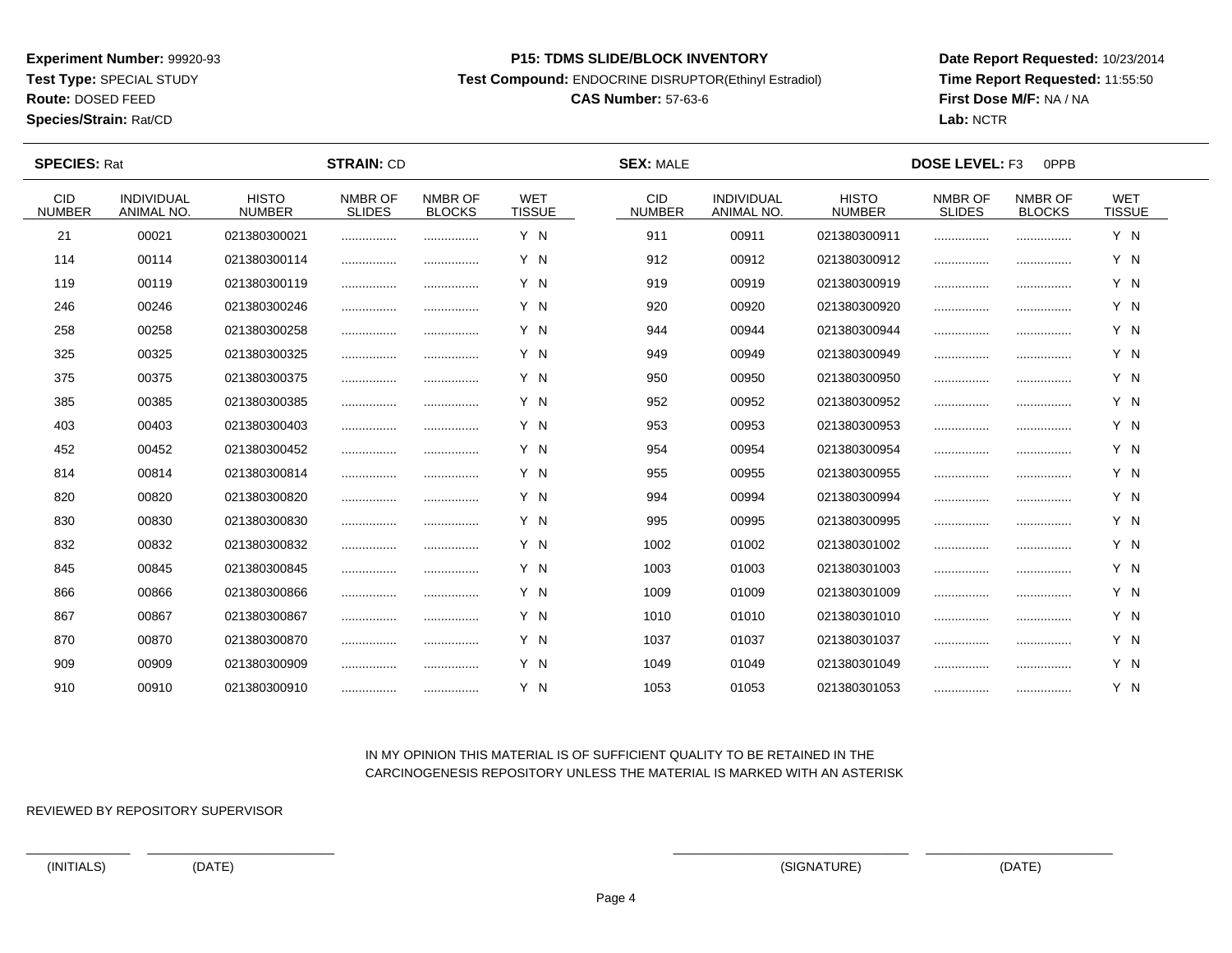**Test Type:** SPECIAL STUDY

**Route:** DOSED FEED

1121

**Species/Strain:** Rat/CD

#### **P15: TDMS SLIDE/BLOCK INVENTORY**

**Test Compound:** ENDOCRINE DISRUPTOR(Ethinyl Estradiol)

# **CAS Number:** 57-63-6

**Date Report Requested:** 10/23/2014**Time Report Requested:** 11:55:50**First Dose M/F:** NA / NA**Lab:** NCTR

| <b>SPECIES: Rat</b>  |                                 |                        | <b>STRAIN: CD</b>        |                          |                             | <b>SEX: MALE</b> | <b>DOSE LEVEL: F3</b> | 0PPB |
|----------------------|---------------------------------|------------------------|--------------------------|--------------------------|-----------------------------|------------------|-----------------------|------|
| CID<br><b>NUMBER</b> | <b>INDIVIDUAL</b><br>ANIMAL NO. | <b>HISTO</b><br>NUMBER | NMBR OF<br><b>SLIDES</b> | NMBR OF<br><b>BLOCKS</b> | <b>WET</b><br><b>TISSUE</b> |                  |                       |      |
| 1099                 | 01099                           | 021380301099           |                          |                          | Y N                         |                  |                       |      |
| 1102                 | 01102                           | 021380301102           |                          |                          | Y N                         |                  |                       |      |
| 1105                 | 01105                           | 021380301105           |                          |                          | Y N                         |                  |                       |      |
| 1106                 | 01106                           | 021380301106           |                          |                          | Y N                         |                  |                       |      |
| 1107                 | 01107                           | 021380301107           |                          |                          | Y N                         |                  |                       |      |
| 1108                 | 01108                           | 021380301108           |                          |                          | Y N                         |                  |                       |      |
| 1109                 | 01109                           | 021380301109           |                          |                          | Y N                         |                  |                       |      |
| 1119                 | 01119                           | 021380301119           | .                        |                          | Y N                         |                  |                       |      |
| 1120                 | 01120                           | 021380301120           |                          |                          | Y N                         |                  |                       |      |

 IN MY OPINION THIS MATERIAL IS OF SUFFICIENT QUALITY TO BE RETAINED IN THECARCINOGENESIS REPOSITORY UNLESS THE MATERIAL IS MARKED WITH AN ASTERISK

REVIEWED BY REPOSITORY SUPERVISOR

<sup>01121</sup> <sup>021380301121</sup> ................ ................ Y N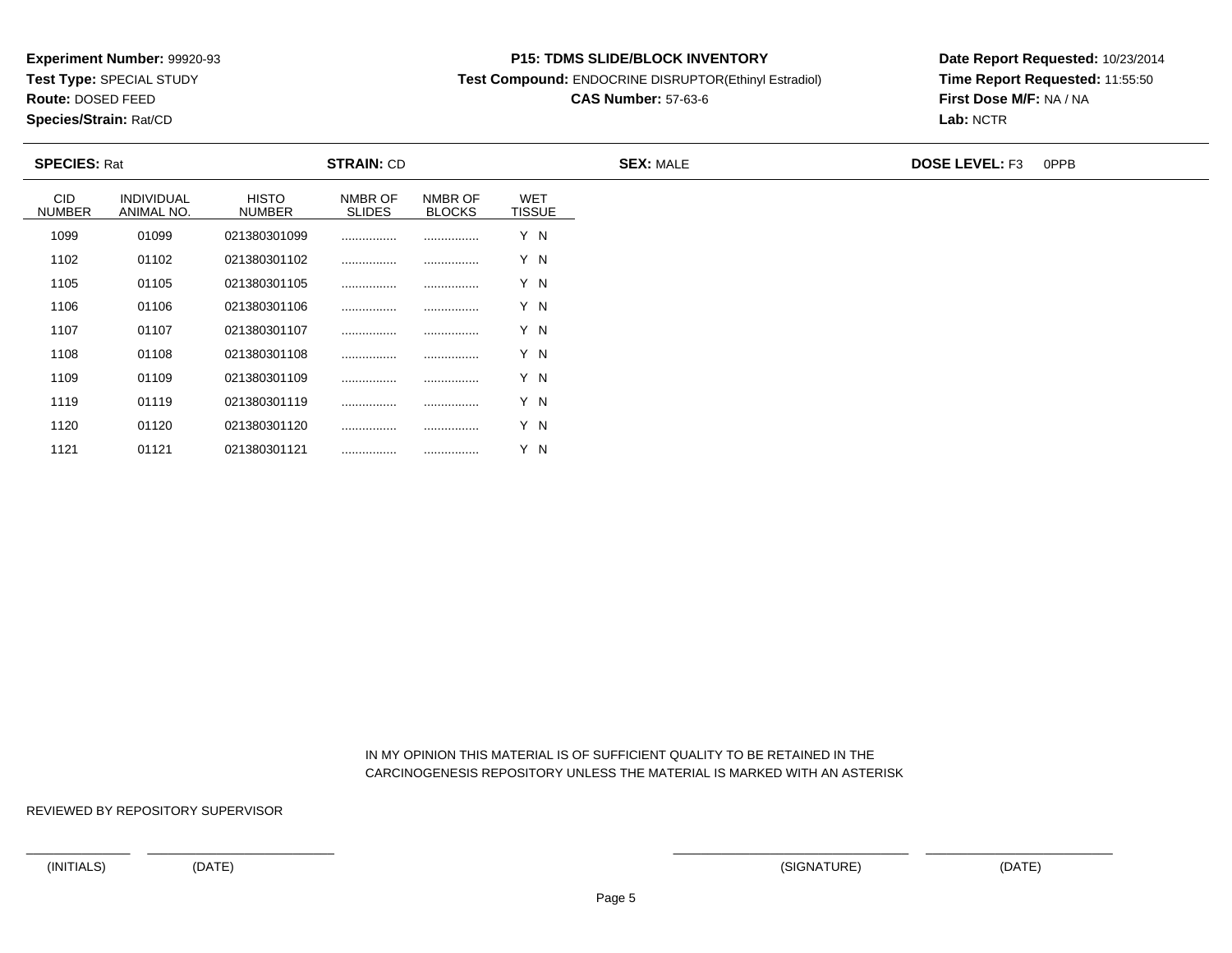**Test Type:** SPECIAL STUDY

**Route:** DOSED FEED

**Species/Strain:** Rat/CD

#### **P15: TDMS SLIDE/BLOCK INVENTORY**

**Test Compound:** ENDOCRINE DISRUPTOR(Ethinyl Estradiol)

# **CAS Number:** 57-63-6

**Date Report Requested:** 10/23/2014**Time Report Requested:** 11:55:50**First Dose M/F:** NA / NA**Lab:** NCTR

| <b>SPECIES: Rat</b>         |                                 |                               | <b>STRAIN: CD</b>        |                          |                             | <b>SEX: MALE</b>            |                                 |                               | <b>DOSE LEVEL: F3/10PPBTO CTL</b> |                          |                             |  |
|-----------------------------|---------------------------------|-------------------------------|--------------------------|--------------------------|-----------------------------|-----------------------------|---------------------------------|-------------------------------|-----------------------------------|--------------------------|-----------------------------|--|
| <b>CID</b><br><b>NUMBER</b> | INDIVIDUAL<br><b>ANIMAL NO.</b> | <b>HISTO</b><br><b>NUMBER</b> | NMBR OF<br><b>SLIDES</b> | NMBR OF<br><b>BLOCKS</b> | <b>WET</b><br><b>TISSUE</b> | <b>CID</b><br><b>NUMBER</b> | INDIVIDUAL<br><b>ANIMAL NO.</b> | <b>HISTO</b><br><b>NUMBER</b> | NMBR OF<br><b>SLIDES</b>          | NMBR OF<br><b>BLOCKS</b> | <b>WET</b><br><b>TISSUE</b> |  |
| 24                          | 00024                           | 021380300024                  |                          |                          | Y N                         | 914                         | 00914                           | 021380300914                  |                                   |                          | Y N                         |  |
| 47                          | 00047                           | 021380300047                  |                          |                          | Y N                         | 915                         | 00915                           | 021380300915                  |                                   |                          | Y N                         |  |
| 85                          | 00085                           | 021380300085                  |                          |                          | Y N                         | 945                         | 00945                           | 021380300945                  |                                   |                          | Y N                         |  |
| 116                         | 00116                           | 021380300116                  |                          |                          | Y N                         | 948                         | 00948                           | 021380300948                  |                                   |                          | Y N                         |  |
| 281                         | 00281                           | 021380300281                  |                          |                          | Y N                         | 957                         | 00957                           | 021380300957                  |                                   |                          | Y N                         |  |
| 331                         | 00331                           | 021380300331                  | .                        | .                        | Y N                         | 958                         | 00958                           | 021380300958                  |                                   |                          | Y N                         |  |
| 334                         | 00334                           | 021380300334                  |                          |                          | Y N                         | 985                         | 00985                           | 021380300985                  |                                   |                          | Y N                         |  |
| 368                         | 00368                           | 021380300368                  |                          |                          | Y N                         | 986                         | 00986                           | 021380300986                  |                                   |                          | Y N                         |  |
| 831                         | 00831                           | 021380300831                  | .                        | .                        | Y N                         | 987                         | 00987                           | 021380300987                  |                                   |                          | Y N                         |  |
| 842                         | 00842                           | 021380300842                  |                          |                          | Y N                         | 990                         | 00990                           | 021380300990                  |                                   |                          | Y N                         |  |
| 846                         | 00846                           | 021380300846                  |                          |                          | Y N                         | 993                         | 00993                           | 021380300993                  |                                   |                          | Y N                         |  |
| 860                         | 00860                           | 021380300860                  | .                        |                          | Y N                         | 1030                        | 01030                           | 021380301030                  |                                   |                          | Y N                         |  |
| 877                         | 00877                           | 021380300877                  |                          |                          | Y N                         | 1035                        | 01035                           | 021380301035                  |                                   |                          | Y N                         |  |
| 879                         | 00879                           | 021380300879                  |                          |                          | Y N                         | 1036                        | 01036                           | 021380301036                  |                                   |                          | Y N                         |  |
| 887                         | 00887                           | 021380300887                  |                          |                          | Y N                         | 1039                        | 01039                           | 021380301039                  |                                   |                          | Y N                         |  |
| 888                         | 00888                           | 021380300888                  |                          |                          | Y N                         | 1061                        | 01061                           | 021380301061                  |                                   |                          | Y N                         |  |
| 896                         | 00896                           | 021380300896                  |                          |                          | Y N                         | 1062                        | 01062                           | 021380301062                  |                                   |                          | Y N                         |  |
| 897                         | 00897                           | 021380300897                  |                          |                          | Y N                         | 1063                        | 01063                           | 021380301063                  |                                   |                          | Y N                         |  |
| 907                         | 00907                           | 021380300907                  |                          |                          | Y N                         | 1064                        | 01064                           | 021380301064                  |                                   |                          | Y N                         |  |
| 913                         | 00913                           | 021380300913                  |                          |                          | Y N                         | 1065                        | 01065                           | 021380301065                  |                                   |                          | Y N                         |  |

## IN MY OPINION THIS MATERIAL IS OF SUFFICIENT QUALITY TO BE RETAINED IN THECARCINOGENESIS REPOSITORY UNLESS THE MATERIAL IS MARKED WITH AN ASTERISK

REVIEWED BY REPOSITORY SUPERVISOR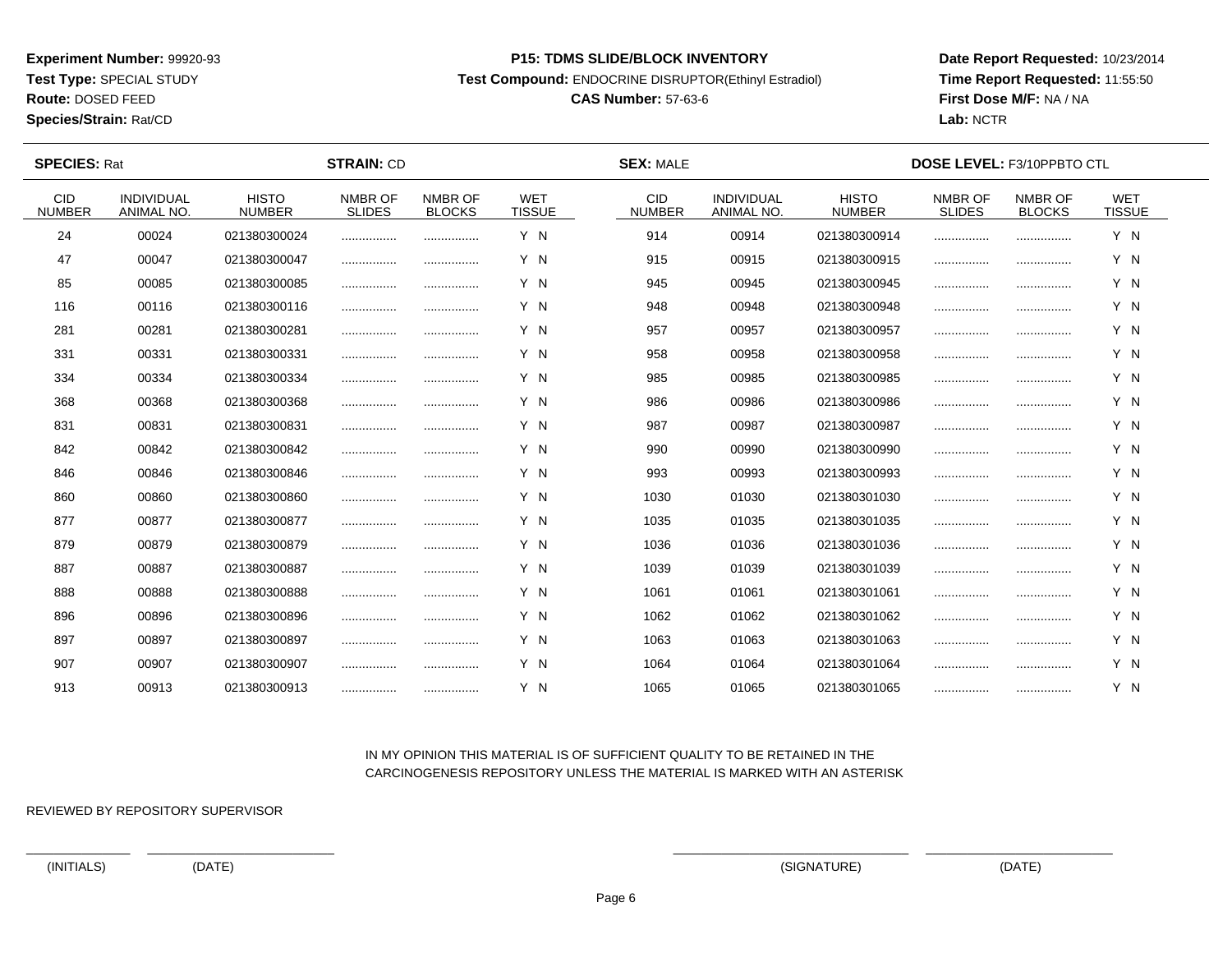**Test Type:** SPECIAL STUDY

**Route:** DOSED FEED

1118

**Species/Strain:** Rat/CD

#### **P15: TDMS SLIDE/BLOCK INVENTORY**

**Test Compound:** ENDOCRINE DISRUPTOR(Ethinyl Estradiol)

# **CAS Number:** 57-63-6

**Date Report Requested:** 10/23/2014**Time Report Requested:** 11:55:50**First Dose M/F:** NA / NA**Lab:** NCTR

| <b>SPECIES: Rat</b>  |                          |                               | <b>STRAIN: CD</b>        |                          |                             | <b>SEX: MALE</b> | DOSE LEVEL: F3/10PPBTO CTL |
|----------------------|--------------------------|-------------------------------|--------------------------|--------------------------|-----------------------------|------------------|----------------------------|
| <b>CID</b><br>NUMBER | INDIVIDUAL<br>ANIMAL NO. | <b>HISTO</b><br><b>NUMBER</b> | NMBR OF<br><b>SLIDES</b> | NMBR OF<br><b>BLOCKS</b> | <b>WET</b><br><b>TISSUE</b> |                  |                            |
| 1068                 | 01068                    | 021380301068                  |                          |                          | Y N                         |                  |                            |
| 1070                 | 01070                    | 021380301070                  |                          |                          | Y N                         |                  |                            |
| 1097                 | 01097                    | 021380301097                  |                          |                          | Y N                         |                  |                            |
| 1098                 | 01098                    | 021380301098                  |                          |                          | Y N                         |                  |                            |
| 1100                 | 01100                    | 021380301100                  |                          |                          | Y N                         |                  |                            |
| 1101                 | 01101                    | 021380301101                  |                          |                          | Y N                         |                  |                            |
| 1110                 | 01110                    | 021380301110                  |                          |                          | Y N                         |                  |                            |
| 1111                 | 01111                    | 021380301111                  |                          |                          | Y N                         |                  |                            |
| 1117                 | 01117                    | 021380301117                  | .                        |                          | Y N                         |                  |                            |

 IN MY OPINION THIS MATERIAL IS OF SUFFICIENT QUALITY TO BE RETAINED IN THECARCINOGENESIS REPOSITORY UNLESS THE MATERIAL IS MARKED WITH AN ASTERISK

REVIEWED BY REPOSITORY SUPERVISOR

<sup>01118</sup> <sup>021380301118</sup> ................ ................ Y N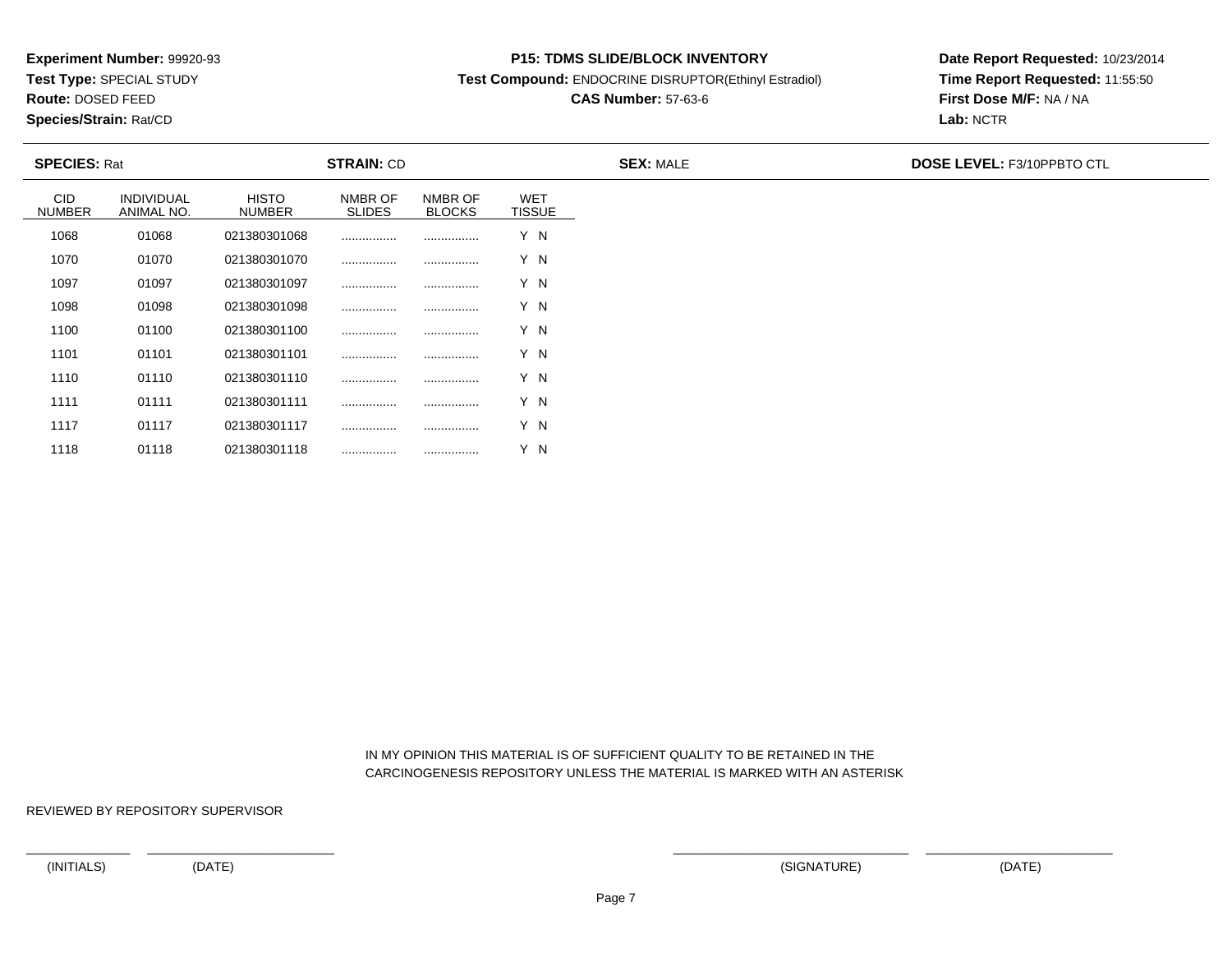**Test Type:** SPECIAL STUDY

**Route:** DOSED FEED

**Species/Strain:** Rat/CD

#### **P15: TDMS SLIDE/BLOCK INVENTORY**

**Test Compound:** ENDOCRINE DISRUPTOR(Ethinyl Estradiol)

# **CAS Number:** 57-63-6

**Date Report Requested:** 10/23/2014**Time Report Requested:** 11:55:50**First Dose M/F:** NA / NA**Lab:** NCTR

| <b>SPECIES: Rat</b>         |                                 |                               | <b>STRAIN: CD</b>        |                          |                             | <b>SEX: MALE</b>            |                                        |                               | <b>DOSE LEVEL: F3/2PPB TO CTL</b> |                          |                             |  |
|-----------------------------|---------------------------------|-------------------------------|--------------------------|--------------------------|-----------------------------|-----------------------------|----------------------------------------|-------------------------------|-----------------------------------|--------------------------|-----------------------------|--|
| <b>CID</b><br><b>NUMBER</b> | <b>INDIVIDUAL</b><br>ANIMAL NO. | <b>HISTO</b><br><b>NUMBER</b> | NMBR OF<br><b>SLIDES</b> | NMBR OF<br><b>BLOCKS</b> | <b>WET</b><br><b>TISSUE</b> | <b>CID</b><br><b>NUMBER</b> | <b>INDIVIDUAL</b><br><b>ANIMAL NO.</b> | <b>HISTO</b><br><b>NUMBER</b> | NMBR OF<br><b>SLIDES</b>          | NMBR OF<br><b>BLOCKS</b> | <b>WET</b><br><b>TISSUE</b> |  |
| 56                          | 00056                           | 021380300056                  |                          |                          | Y N                         | 902                         | 00902                                  | 021380300902                  |                                   |                          | Y N                         |  |
| 63                          | 00063                           | 021380300063                  |                          |                          | Y N                         | 904                         | 00904                                  | 021380300904                  |                                   |                          | Y N                         |  |
| 128                         | 00128                           | 021380300128                  |                          |                          | Y N                         | 917                         | 00917                                  | 021380300917                  |                                   |                          | Y N                         |  |
| 257                         | 00257                           | 021380300257                  |                          |                          | Y N                         | 918                         | 00918                                  | 021380300918                  |                                   |                          | Y N                         |  |
| 374                         | 00374                           | 021380300374                  |                          |                          | Y N                         | 921                         | 00921                                  | 021380300921                  |                                   |                          | Y N                         |  |
| 401                         | 00401                           | 021380300401                  |                          |                          | Y N                         | 946                         | 00946                                  | 021380300946                  |                                   |                          | Y N                         |  |
| 806                         | 00806                           | 021380300806                  |                          |                          | Y N                         | 947                         | 00947                                  | 021380300947                  |                                   |                          | Y N                         |  |
| 812                         | 00812                           | 021380300812                  |                          |                          | Y N                         | 956                         | 00956                                  | 021380300956                  |                                   |                          | Y N                         |  |
| 813                         | 00813                           | 021380300813                  |                          | .                        | Y N                         | 988                         | 00988                                  | 021380300988                  |                                   |                          | Y N                         |  |
| 816                         | 00816                           | 021380300816                  |                          |                          | Y N                         | 996                         | 00996                                  | 021380300996                  |                                   |                          | Y N                         |  |
| 821                         | 00821                           | 021380300821                  |                          |                          | Y N                         | 997                         | 00997                                  | 021380300997                  |                                   |                          | Y N                         |  |
| 826                         | 00826                           | 021380300826                  |                          |                          | Y N                         | 1007                        | 01007                                  | 021380301007                  |                                   |                          | Y N                         |  |
| 833                         | 00833                           | 021380300833                  |                          |                          | Y N                         | 1008                        | 01008                                  | 021380301008                  |                                   |                          | Y N                         |  |
| 834                         | 00834                           | 021380300834                  |                          | .                        | Y N                         | 1043                        | 01043                                  | 021380301043                  |                                   |                          | Y N                         |  |
| 835                         | 00835                           | 021380300835                  |                          |                          | Y N                         | 1044                        | 01044                                  | 021380301044                  |                                   |                          | Y N                         |  |
| 841                         | 00841                           | 021380300841                  |                          |                          | Y N                         | 1047                        | 01047                                  | 021380301047                  |                                   |                          | Y N                         |  |
| 843                         | 00843                           | 021380300843                  |                          |                          | Y N                         | 1048                        | 01048                                  | 021380301048                  |                                   |                          | Y N                         |  |
| 849                         | 00849                           | 021380300849                  |                          |                          | Y N                         | 1054                        | 01054                                  | 021380301054                  |                                   |                          | Y N                         |  |
| 886                         | 00886                           | 021380300886                  |                          |                          | Y N                         | 1055                        | 01055                                  | 021380301055                  |                                   |                          | Y N                         |  |
| 893                         | 00893                           | 021380300893                  |                          |                          | Y N                         | 1056                        | 01056                                  | 021380301056                  |                                   |                          | Y N                         |  |

## IN MY OPINION THIS MATERIAL IS OF SUFFICIENT QUALITY TO BE RETAINED IN THECARCINOGENESIS REPOSITORY UNLESS THE MATERIAL IS MARKED WITH AN ASTERISK

REVIEWED BY REPOSITORY SUPERVISOR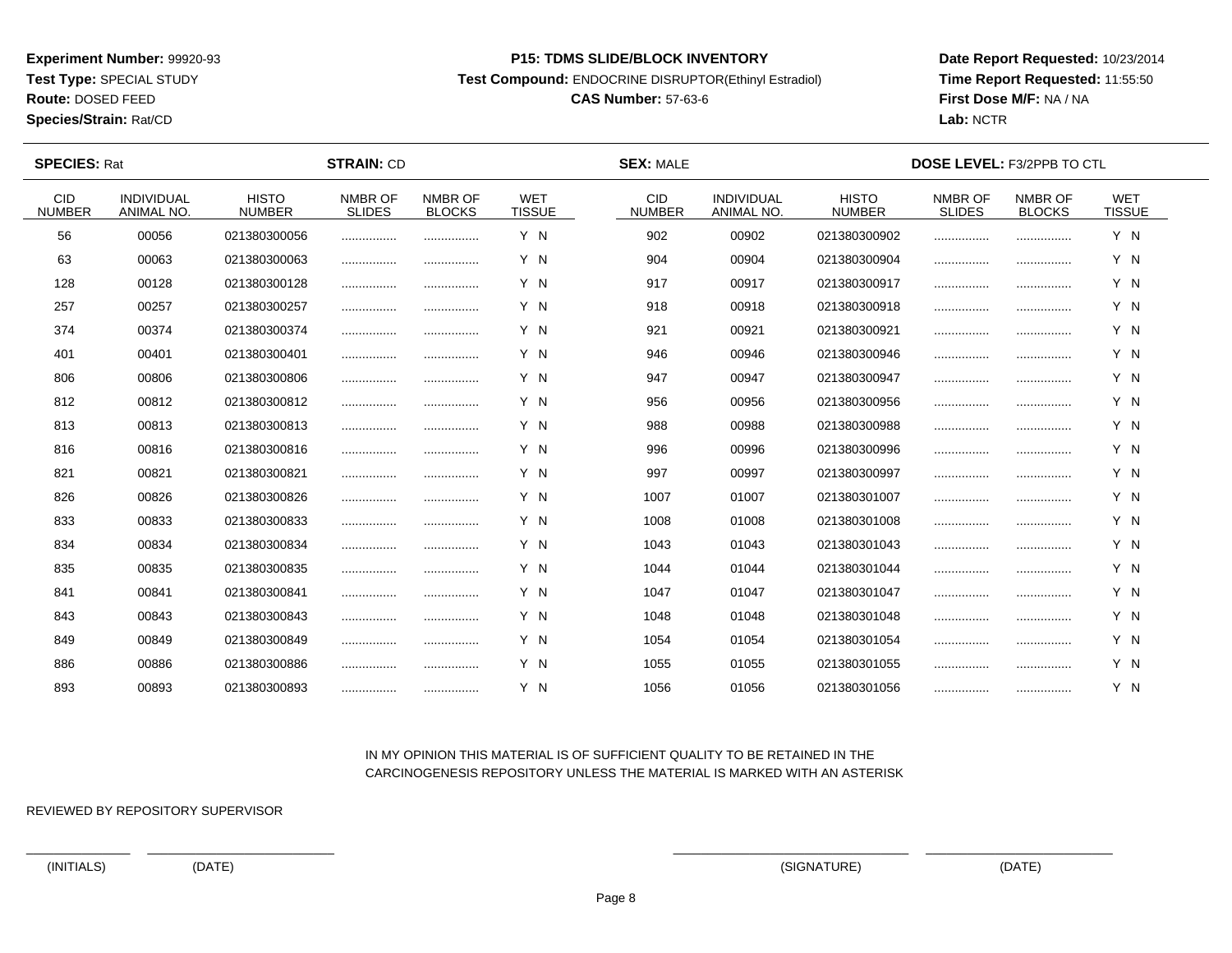**Test Type:** SPECIAL STUDY

**Route:** DOSED FEED

1116

**Species/Strain:** Rat/CD

#### **P15: TDMS SLIDE/BLOCK INVENTORY**

**Test Compound:** ENDOCRINE DISRUPTOR(Ethinyl Estradiol)

# **CAS Number:** 57-63-6

**Date Report Requested:** 10/23/2014**Time Report Requested:** 11:55:50**First Dose M/F:** NA / NA**Lab:** NCTR

| <b>SPECIES: Rat</b>         |                                 |                               | <b>STRAIN: CD</b>        |                          |                             | <b>SEX: MALE</b> | <b>DOSE LEVEL: F3/2PPB TO CTL</b> |
|-----------------------------|---------------------------------|-------------------------------|--------------------------|--------------------------|-----------------------------|------------------|-----------------------------------|
| <b>CID</b><br><b>NUMBER</b> | <b>INDIVIDUAL</b><br>ANIMAL NO. | <b>HISTO</b><br><b>NUMBER</b> | NMBR OF<br><b>SLIDES</b> | NMBR OF<br><b>BLOCKS</b> | <b>WET</b><br><b>TISSUE</b> |                  |                                   |
| 1057                        | 01057                           | 021380301057                  |                          |                          | Y N                         |                  |                                   |
| 1058                        | 01058                           | 021380301058                  |                          |                          | Y N                         |                  |                                   |
| 1066                        | 01066                           | 021380301066                  | .                        |                          | Y N                         |                  |                                   |
| 1067                        | 01067                           | 021380301067                  | .                        |                          | Y N                         |                  |                                   |
| 1069                        | 01069                           | 021380301069                  |                          |                          | Y N                         |                  |                                   |
| 1103                        | 01103                           | 021380301103                  |                          |                          | Y N                         |                  |                                   |
| 1104                        | 01104                           | 021380301104                  |                          |                          | Y N                         |                  |                                   |
| 1115                        | 01115                           | 021380301115                  |                          |                          | Y N                         |                  |                                   |

## IN MY OPINION THIS MATERIAL IS OF SUFFICIENT QUALITY TO BE RETAINED IN THECARCINOGENESIS REPOSITORY UNLESS THE MATERIAL IS MARKED WITH AN ASTERISK

REVIEWED BY REPOSITORY SUPERVISOR

<sup>01116</sup> <sup>021380301116</sup> ................ ................ Y N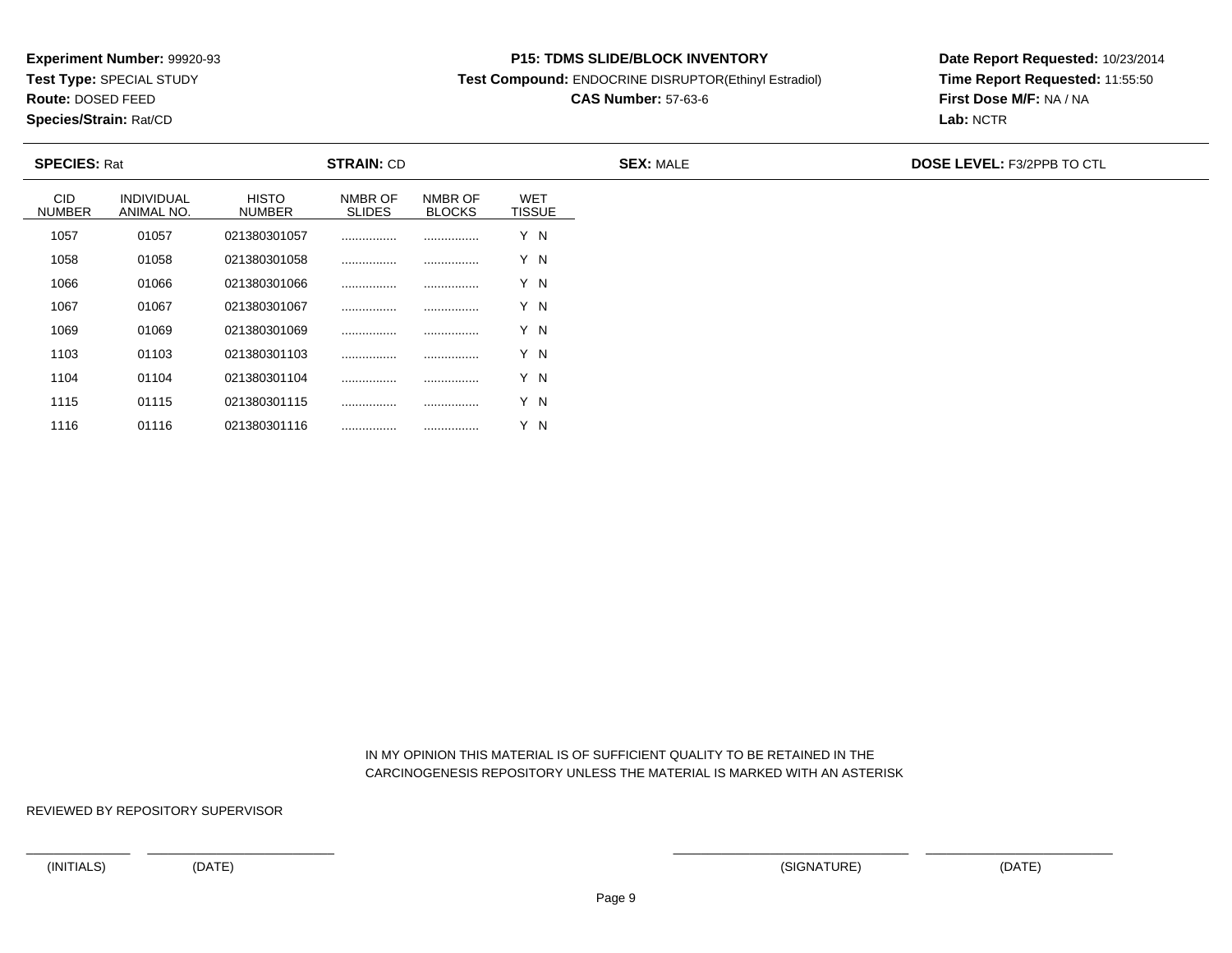**Test Type:** SPECIAL STUDY

**Route:** DOSED FEED

**Species/Strain:** Rat/CD

#### **P15: TDMS SLIDE/BLOCK INVENTORY**

**Test Compound:** ENDOCRINE DISRUPTOR(Ethinyl Estradiol)

# **CAS Number:** 57-63-6

**Date Report Requested:** 10/23/2014**Time Report Requested:** 11:55:50**First Dose M/F:** NA / NA**Lab:** NCTR

 $\overline{\phantom{a}}$ 

| <b>SPECIES: Rat</b>         |                                 |                               | <b>STRAIN: CD</b>        |                          |                             | <b>SEX: FEMALE</b>          |                                 |                               | <b>DOSE LEVEL: F3</b><br>0PPB |                          |                             |  |
|-----------------------------|---------------------------------|-------------------------------|--------------------------|--------------------------|-----------------------------|-----------------------------|---------------------------------|-------------------------------|-------------------------------|--------------------------|-----------------------------|--|
| <b>CID</b><br><b>NUMBER</b> | <b>INDIVIDUAL</b><br>ANIMAL NO. | <b>HISTO</b><br><b>NUMBER</b> | NMBR OF<br><b>SLIDES</b> | NMBR OF<br><b>BLOCKS</b> | <b>WET</b><br><b>TISSUE</b> | <b>CID</b><br><b>NUMBER</b> | <b>INDIVIDUAL</b><br>ANIMAL NO. | <b>HISTO</b><br><b>NUMBER</b> | NMBR OF<br><b>SLIDES</b>      | NMBR OF<br><b>BLOCKS</b> | <b>WET</b><br><b>TISSUE</b> |  |
| 6                           | 00006                           | 021380300006                  |                          |                          | Y N                         | 872                         | 00872                           | 021380300872                  |                               |                          | Y N                         |  |
| 174                         | 00174                           | 021380300174                  | .                        |                          | Y N                         | 875                         | 00875                           | 021380300875                  | .                             |                          | Y N                         |  |
| 214                         | 00214                           | 021380300214                  |                          |                          | Y N                         | 892                         | 00892                           | 021380300892                  |                               |                          | Y N                         |  |
| 242                         | 00242                           | 021380300242                  |                          |                          | Y N                         | 898                         | 00898                           | 021380300898                  |                               |                          | Y N                         |  |
| 298                         | 00298                           | 021380300298                  |                          |                          | Y N                         | 901                         | 00901                           | 021380300901                  |                               |                          | Y N                         |  |
| 337                         | 00337                           | 021380300337                  |                          |                          | Y N                         | 923                         | 00923                           | 021380300923                  |                               |                          | Y N                         |  |
| 346                         | 00346                           | 021380300346                  |                          |                          | Y N                         | 929                         | 00929                           | 021380300929                  |                               |                          | Y N                         |  |
| 367                         | 00367                           | 021380300367                  |                          |                          | Y N                         | 930                         | 00930                           | 021380300930                  |                               |                          | Y N                         |  |
| 451                         | 00451                           | 021380300451                  |                          |                          | Y N                         | 942                         | 00942                           | 021380300942                  |                               |                          | Y N                         |  |
| 553                         | 00553                           | 021380300553                  |                          |                          | Y N                         | 963                         | 00963                           | 021380300963                  |                               |                          | Y N                         |  |
| 818                         | 00818                           | 021380300818                  |                          |                          | Y N                         | 965                         | 00965                           | 021380300965                  |                               |                          | Y N                         |  |
| 819                         | 00819                           | 021380300819                  |                          |                          | Y N                         | 966                         | 00966                           | 021380300966                  |                               |                          | Y N                         |  |
| 822                         | 00822                           | 021380300822                  |                          |                          | Y N                         | 967                         | 00967                           | 021380300967                  |                               |                          | Y N                         |  |
| 823                         | 00823                           | 021380300823                  |                          |                          | Y N                         | 970                         | 00970                           | 021380300970                  |                               |                          | Y N                         |  |
| 827                         | 00827                           | 021380300827                  |                          |                          | Y N                         | 971                         | 00971                           | 021380300971                  |                               |                          | Y N                         |  |
| 828                         | 00828                           | 021380300828                  |                          |                          | Y N                         | 972                         | 00972                           | 021380300972                  |                               |                          | Y N                         |  |
| 839                         | 00839                           | 021380300839                  |                          | .                        | Y N                         | 977                         | 00977                           | 021380300977                  |                               | .                        | Y N                         |  |
| 847                         | 00847                           | 021380300847                  |                          |                          | Y N                         | 978                         | 00978                           | 021380300978                  |                               |                          | Y N                         |  |
| 852                         | 00852                           | 021380300852                  |                          |                          | Y N                         | 979                         | 00979                           | 021380300979                  |                               |                          | Y N                         |  |
| 861                         | 00861                           | 021380300861                  |                          |                          | Y N                         | 983                         | 00983                           | 021380300983                  |                               |                          | Y N                         |  |

## IN MY OPINION THIS MATERIAL IS OF SUFFICIENT QUALITY TO BE RETAINED IN THECARCINOGENESIS REPOSITORY UNLESS THE MATERIAL IS MARKED WITH AN ASTERISK

REVIEWED BY REPOSITORY SUPERVISOR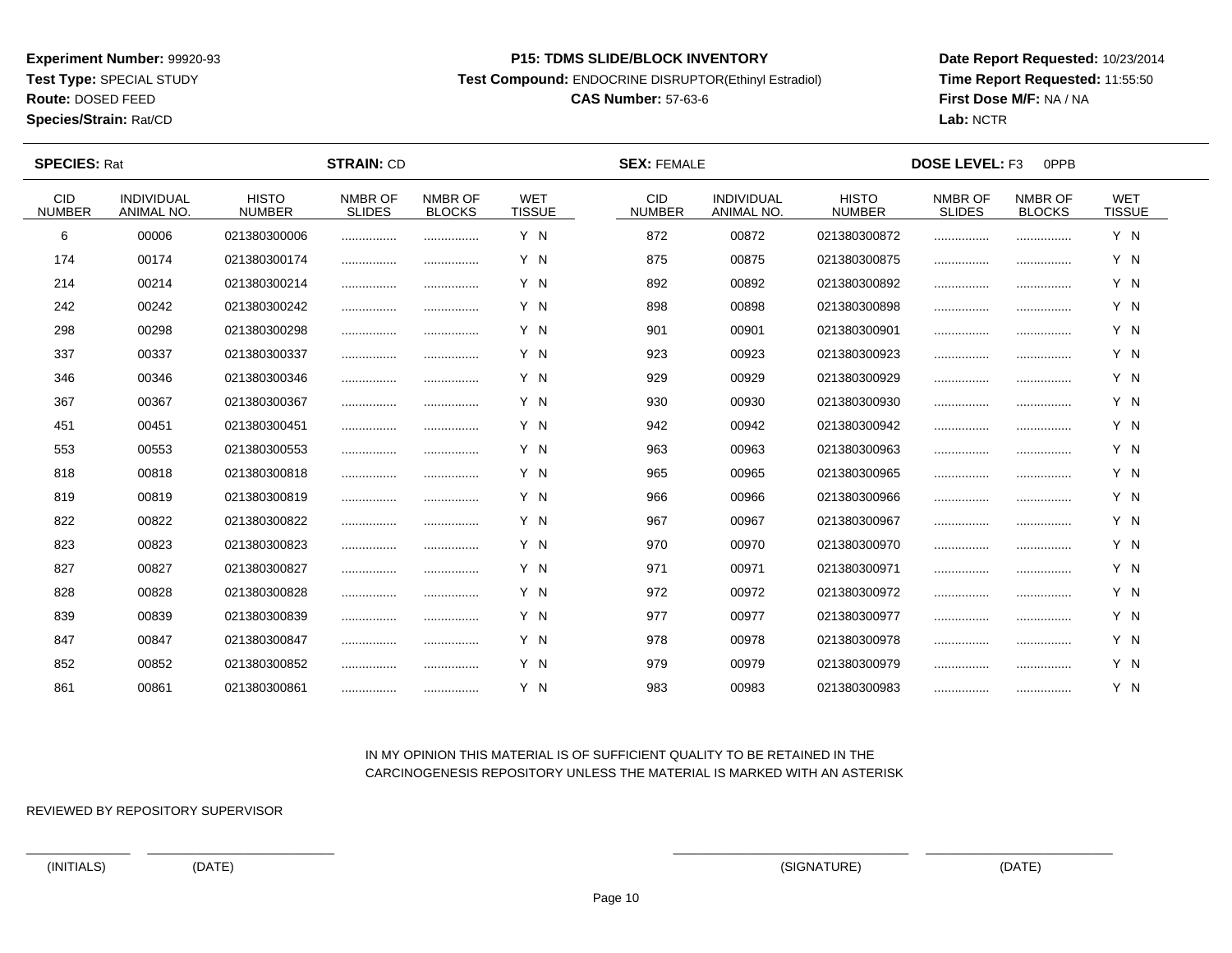**Test Type:** SPECIAL STUDY

**Route:** DOSED FEED

**Species/Strain:** Rat/CD

#### **P15: TDMS SLIDE/BLOCK INVENTORY**

**Test Compound:** ENDOCRINE DISRUPTOR(Ethinyl Estradiol)

# **CAS Number:** 57-63-6

**Date Report Requested:** 10/23/2014**Time Report Requested:** 11:55:50**First Dose M/F:** NA / NA**Lab:** NCTR

| <b>SPECIES: Rat</b>         |                          |                               | <b>STRAIN: CD</b>        |                          |                             | <b>SEX: FEMALE</b> | <b>DOSE LEVEL: F3</b><br>0PPB |
|-----------------------------|--------------------------|-------------------------------|--------------------------|--------------------------|-----------------------------|--------------------|-------------------------------|
| <b>CID</b><br><b>NUMBER</b> | INDIVIDUAL<br>ANIMAL NO. | <b>HISTO</b><br><b>NUMBER</b> | NMBR OF<br><b>SLIDES</b> | NMBR OF<br><b>BLOCKS</b> | <b>WET</b><br><b>TISSUE</b> |                    |                               |
| 1026                        | 01026                    | 021380301026                  |                          |                          | Y N                         |                    |                               |
| 1027                        | 01027                    | 021380301027                  |                          |                          | Y N                         |                    |                               |
| 1081                        | 01081                    | 021380301081                  |                          |                          | Y N                         |                    |                               |
| 1082                        | 01082                    | 021380301082                  |                          |                          | Y N                         |                    |                               |
| 1085                        | 01085                    | 021380301085                  |                          |                          | Y N                         |                    |                               |
| 1096                        | 01096                    | 021380301096                  |                          |                          | Y N                         |                    |                               |
| 1122                        | 01122                    | 021380301122                  |                          |                          | Y N                         |                    |                               |
| 1123                        | 01123                    | 021380301123                  |                          |                          | Y N                         |                    |                               |
| 1127                        | 01127                    | 021380301127                  |                          |                          | Y N                         |                    |                               |
| 1130                        | 01130                    | 021380301130                  |                          |                          | Y N                         |                    |                               |
| 1131                        | 01131                    | 021380301131                  |                          |                          | Y N                         |                    |                               |

 IN MY OPINION THIS MATERIAL IS OF SUFFICIENT QUALITY TO BE RETAINED IN THECARCINOGENESIS REPOSITORY UNLESS THE MATERIAL IS MARKED WITH AN ASTERISK

REVIEWED BY REPOSITORY SUPERVISOR

<sup>01135</sup> <sup>021380301135</sup> ................ ................ Y N

1135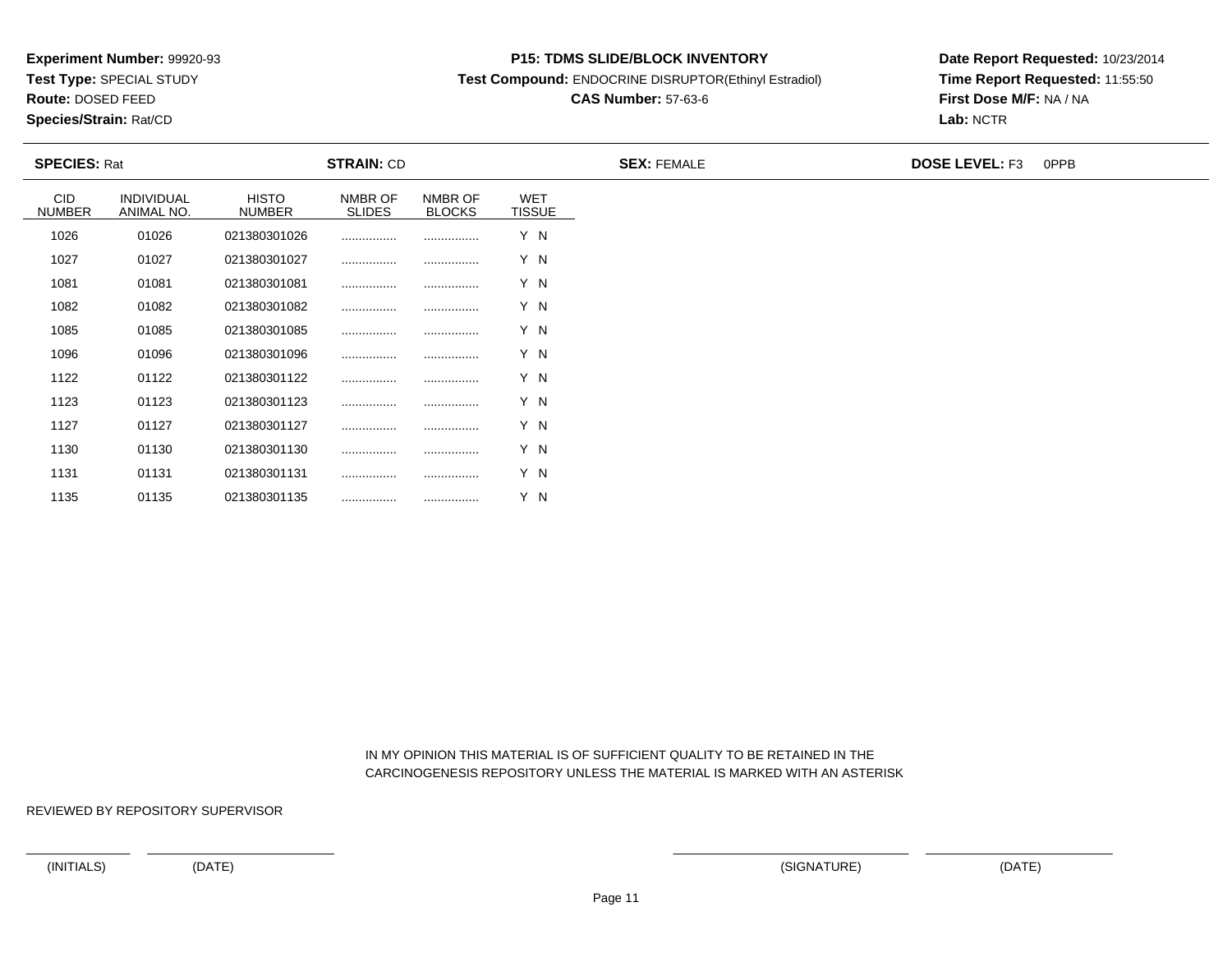**Test Type:** SPECIAL STUDY

**Route:** DOSED FEED

**Species/Strain:** Rat/CD

#### **P15: TDMS SLIDE/BLOCK INVENTORY**

**Test Compound:** ENDOCRINE DISRUPTOR(Ethinyl Estradiol)

# **CAS Number:** 57-63-6

**Date Report Requested:** 10/23/2014**Time Report Requested:** 11:55:50**First Dose M/F:** NA / NA**Lab:** NCTR

 $\overline{\phantom{a}}$ 

| <b>SPECIES: Rat</b>         |                                 |                               |                          |                          | <b>SEX: FEMALE</b>          | <b>DOSE LEVEL: F3/10PPBTO CTL</b> |                                 |                               |                          |                          |                             |  |
|-----------------------------|---------------------------------|-------------------------------|--------------------------|--------------------------|-----------------------------|-----------------------------------|---------------------------------|-------------------------------|--------------------------|--------------------------|-----------------------------|--|
| <b>CID</b><br><b>NUMBER</b> | <b>INDIVIDUAL</b><br>ANIMAL NO. | <b>HISTO</b><br><b>NUMBER</b> | NMBR OF<br><b>SLIDES</b> | NMBR OF<br><b>BLOCKS</b> | <b>WET</b><br><b>TISSUE</b> | <b>CID</b><br><b>NUMBER</b>       | <b>INDIVIDUAL</b><br>ANIMAL NO. | <b>HISTO</b><br><b>NUMBER</b> | NMBR OF<br><b>SLIDES</b> | NMBR OF<br><b>BLOCKS</b> | <b>WET</b><br><b>TISSUE</b> |  |
| 20                          | 00020                           | 021380300020                  |                          |                          | Y N                         | 874                               | 00874                           | 021380300874                  |                          |                          | Y N                         |  |
| 22                          | 00022                           | 021380300022                  |                          |                          | Y N                         | 880                               | 00880                           | 021380300880                  |                          |                          | Y N                         |  |
| 193                         | 00193                           | 021380300193                  |                          |                          | Y N                         | 882                               | 00882                           | 021380300882                  |                          |                          | Y N                         |  |
| 262                         | 00262                           | 021380300262                  |                          |                          | Y N                         | 884                               | 00884                           | 021380300884                  |                          |                          | Y N                         |  |
| 278                         | 00278                           | 021380300278                  |                          |                          | Y N                         | 891                               | 00891                           | 021380300891                  |                          |                          | Y N                         |  |
| 309                         | 00309                           | 021380300309                  |                          |                          | Y N                         | 900                               | 00900                           | 021380300900                  |                          |                          | Y N                         |  |
| 605                         | 00605                           | 021380300605                  |                          |                          | Y N                         | 905                               | 00905                           | 021380300905                  |                          |                          | Y N                         |  |
| 707                         | 00707                           | 021380300707                  |                          |                          | Y N                         | 908                               | 00908                           | 021380300908                  |                          |                          | Y N                         |  |
| 807                         | 00807                           | 021380300807                  |                          |                          | Y N                         | 924                               | 00924                           | 021380300924                  |                          |                          | Y N                         |  |
| 809                         | 00809                           | 021380300809                  |                          |                          | Y N                         | 936                               | 00936                           | 021380300936                  |                          |                          | Y N                         |  |
| 817                         | 00817                           | 021380300817                  |                          |                          | Y N                         | 937                               | 00937                           | 021380300937                  |                          |                          | Y N                         |  |
| 829                         | 00829                           | 021380300829                  |                          |                          | Y N                         | 964                               | 00964                           | 021380300964                  |                          |                          | Y N                         |  |
| 837                         | 00837                           | 021380300837                  |                          |                          | Y N                         | 975                               | 00975                           | 021380300975                  |                          |                          | Y N                         |  |
| 838                         | 00838                           | 021380300838                  |                          | .                        | Y N                         | 982                               | 00982                           | 021380300982                  |                          |                          | Y N                         |  |
| 853                         | 00853                           | 021380300853                  |                          |                          | Y N                         | 1015                              | 01015                           | 021380301015                  |                          |                          | Y N                         |  |
| 855                         | 00855                           | 021380300855                  |                          |                          | Y N                         | 1016                              | 01016                           | 021380301016                  |                          |                          | Y N                         |  |
| 858                         | 00858                           | 021380300858                  | .                        |                          | Y N                         | 1019                              | 01019                           | 021380301019                  |                          |                          | Y N                         |  |
| 859                         | 00859                           | 021380300859                  |                          |                          | Y N                         | 1021                              | 01021                           | 021380301021                  |                          |                          | Y N                         |  |
| 862                         | 00862                           | 021380300862                  |                          |                          | Y N                         | 1029                              | 01029                           | 021380301029                  |                          |                          | Y N                         |  |
| 865                         | 00865                           | 021380300865                  |                          |                          | Y N                         | 1052                              | 01052                           | 021380301052                  |                          |                          | Y N                         |  |

## IN MY OPINION THIS MATERIAL IS OF SUFFICIENT QUALITY TO BE RETAINED IN THECARCINOGENESIS REPOSITORY UNLESS THE MATERIAL IS MARKED WITH AN ASTERISK

REVIEWED BY REPOSITORY SUPERVISOR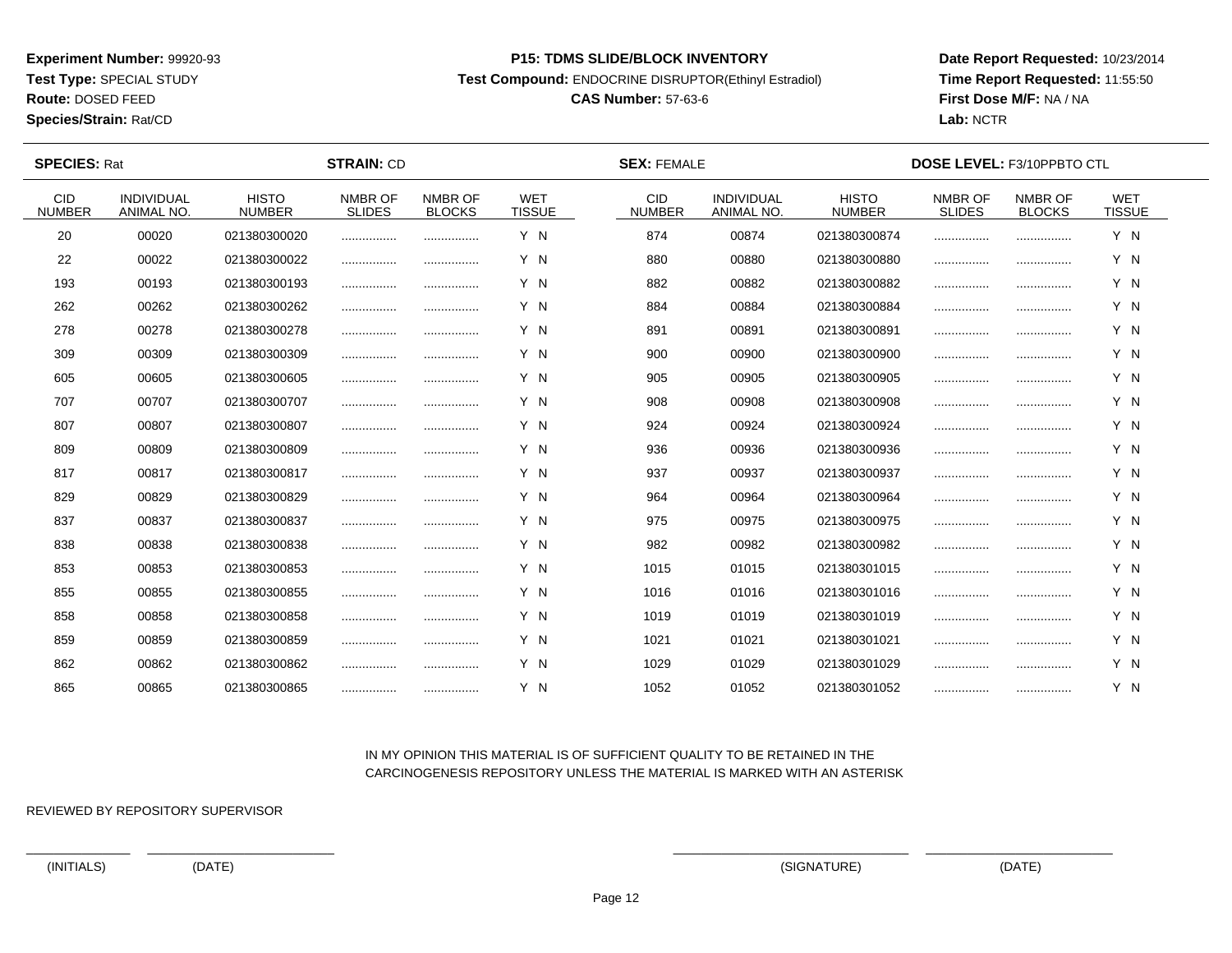**Test Type:** SPECIAL STUDY

**Route:** DOSED FEED

1138

**Species/Strain:** Rat/CD

#### **P15: TDMS SLIDE/BLOCK INVENTORY**

**Test Compound:** ENDOCRINE DISRUPTOR(Ethinyl Estradiol)

# **CAS Number:** 57-63-6

**Date Report Requested:** 10/23/2014**Time Report Requested:** 11:55:50**First Dose M/F:** NA / NA**Lab:** NCTR

| <b>SPECIES: Rat</b>         |                                 |                               | <b>STRAIN: CD</b>        |                          |                             | <b>SEX: FEMALE</b> | <b>DOSE LEVEL: F3/10PPBTO CTL</b> |
|-----------------------------|---------------------------------|-------------------------------|--------------------------|--------------------------|-----------------------------|--------------------|-----------------------------------|
| <b>CID</b><br><b>NUMBER</b> | <b>INDIVIDUAL</b><br>ANIMAL NO. | <b>HISTO</b><br><b>NUMBER</b> | NMBR OF<br><b>SLIDES</b> | NMBR OF<br><b>BLOCKS</b> | <b>WET</b><br><b>TISSUE</b> |                    |                                   |
| 1071                        | 01071                           | 021380301071                  |                          |                          | Y N                         |                    |                                   |
| 1072                        | 01072                           | 021380301072                  |                          |                          | Y N                         |                    |                                   |
| 1077                        | 01077                           | 021380301077                  |                          |                          | Y N                         |                    |                                   |
| 1086                        | 01086                           | 021380301086                  |                          |                          | Y N                         |                    |                                   |
| 1095                        | 01095                           | 021380301095                  |                          |                          | Y N                         |                    |                                   |
| 1125                        | 01125                           | 021380301125                  |                          |                          | Y N                         |                    |                                   |
| 1126                        | 01126                           | 021380301126                  |                          |                          | Y N                         |                    |                                   |
| 1128                        | 01128                           | 021380301128                  |                          |                          | Y N                         |                    |                                   |
| 1137                        | 01137                           | 021380301137                  |                          |                          | Y N                         |                    |                                   |

 IN MY OPINION THIS MATERIAL IS OF SUFFICIENT QUALITY TO BE RETAINED IN THECARCINOGENESIS REPOSITORY UNLESS THE MATERIAL IS MARKED WITH AN ASTERISK

REVIEWED BY REPOSITORY SUPERVISOR

<sup>01138</sup> <sup>021380301138</sup> ................ ................ Y N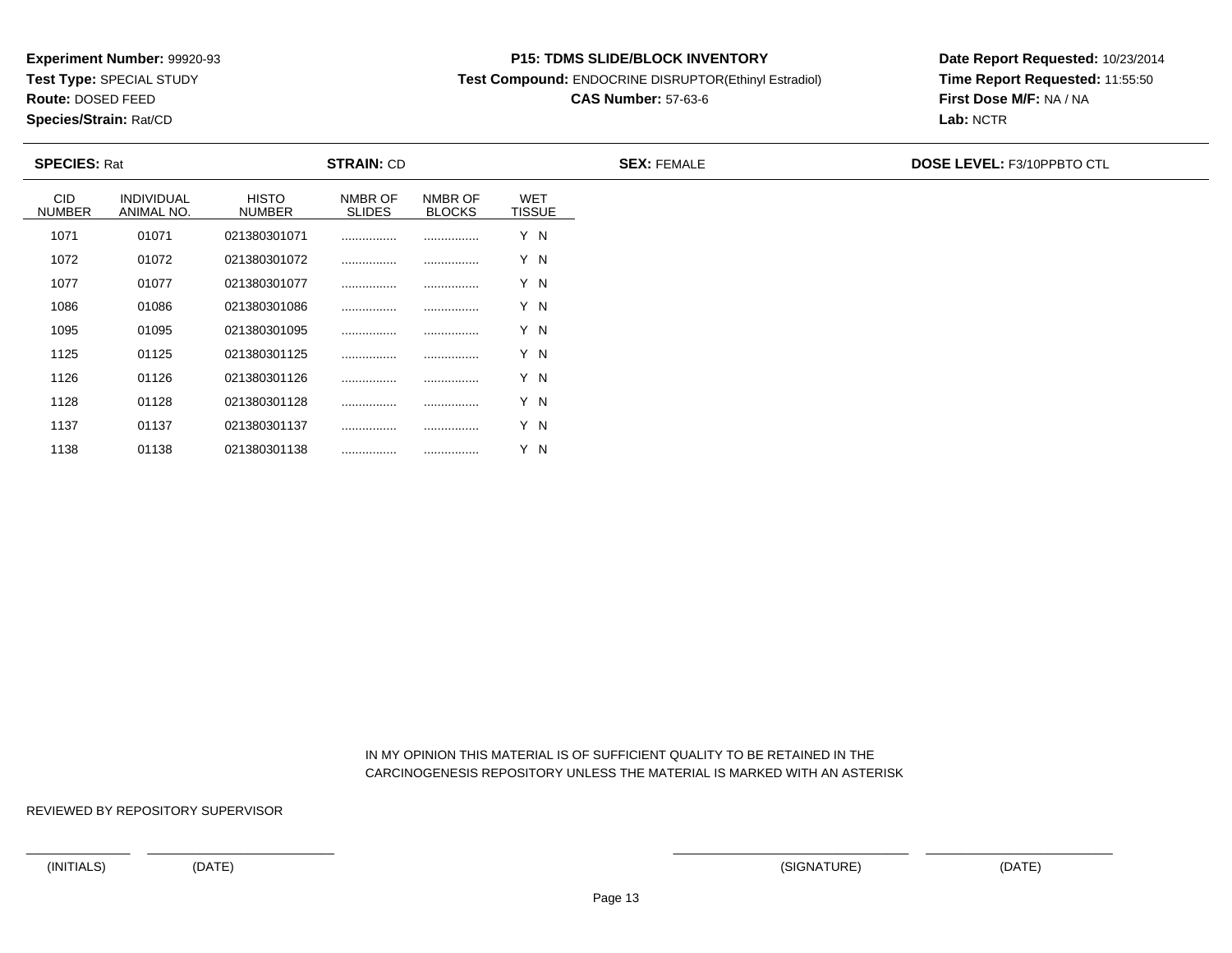**Test Type:** SPECIAL STUDY

**Route:** DOSED FEED

**Species/Strain:** Rat/CD

#### **P15: TDMS SLIDE/BLOCK INVENTORY**

**Test Compound:** ENDOCRINE DISRUPTOR(Ethinyl Estradiol)

# **CAS Number:** 57-63-6

**Date Report Requested:** 10/23/2014**Time Report Requested:** 11:55:50**First Dose M/F:** NA / NA**Lab:** NCTR

 $\overline{\phantom{a}}$ 

| <b>SPECIES: Rat</b>         |                                 |                               | <b>STRAIN: CD</b>        |                          |                             | <b>SEX: FEMALE</b>          | <b>DOSE LEVEL: F3/50PPBTO CTL</b> |                               |                          |                          |                             |  |
|-----------------------------|---------------------------------|-------------------------------|--------------------------|--------------------------|-----------------------------|-----------------------------|-----------------------------------|-------------------------------|--------------------------|--------------------------|-----------------------------|--|
| <b>CID</b><br><b>NUMBER</b> | <b>INDIVIDUAL</b><br>ANIMAL NO. | <b>HISTO</b><br><b>NUMBER</b> | NMBR OF<br><b>SLIDES</b> | NMBR OF<br><b>BLOCKS</b> | <b>WET</b><br><b>TISSUE</b> | <b>CID</b><br><b>NUMBER</b> | <b>INDIVIDUAL</b><br>ANIMAL NO.   | <b>HISTO</b><br><b>NUMBER</b> | NMBR OF<br><b>SLIDES</b> | NMBR OF<br><b>BLOCKS</b> | <b>WET</b><br><b>TISSUE</b> |  |
| 43                          | 00043                           | 021380300043                  |                          |                          | Y N                         | 871                         | 00871                             | 021380300871                  |                          |                          | Y N                         |  |
| 52                          | 00052                           | 021380300052                  |                          |                          | Y N                         | 883                         | 00883                             | 021380300883                  |                          |                          | Y N                         |  |
| 91                          | 00091                           | 021380300091                  |                          |                          | Y N                         | 890                         | 00890                             | 021380300890                  |                          |                          | Y N                         |  |
| 118                         | 00118                           | 021380300118                  |                          |                          | Y N                         | 894                         | 00894                             | 021380300894                  |                          |                          | Y N                         |  |
| 121                         | 00121                           | 021380300121                  |                          |                          | Y N                         | 925                         | 00925                             | 021380300925                  | .                        |                          | Y N                         |  |
| 199                         | 00199                           | 021380300199                  |                          |                          | Y N                         | 926                         | 00926                             | 021380300926                  |                          |                          | Y N                         |  |
| 297                         | 00297                           | 021380300297                  |                          |                          | Y N                         | 927                         | 00927                             | 021380300927                  |                          |                          | Y N                         |  |
| 322                         | 00322                           | 021380300322                  |                          |                          | Y N                         | 933                         | 00933                             | 021380300933                  |                          |                          | Y N                         |  |
| 357                         | 00357                           | 021380300357                  |                          |                          | Y N                         | 938                         | 00938                             | 021380300938                  |                          |                          | Y N                         |  |
| 397                         | 00397                           | 021380300397                  |                          |                          | Y N                         | 939                         | 00939                             | 021380300939                  |                          |                          | Y N                         |  |
| 398                         | 00398                           | 021380300398                  |                          |                          | Y N                         | 940                         | 00940                             | 021380300940                  |                          |                          | Y N                         |  |
| 552                         | 00552                           | 021380300552                  |                          |                          | Y N                         | 941                         | 00941                             | 021380300941                  |                          |                          | Y N                         |  |
| 804                         | 00804                           | 021380300804                  |                          |                          | Y N                         | 969                         | 00969                             | 021380300969                  |                          |                          | Y N                         |  |
| 815                         | 00815                           | 021380300815                  |                          | .                        | Y N                         | 976                         | 00976                             | 021380300976                  |                          |                          | Y N                         |  |
| 836                         | 00836                           | 021380300836                  |                          |                          | Y N                         | 984                         | 00984                             | 021380300984                  |                          |                          | Y N                         |  |
| 848                         | 00848                           | 021380300848                  |                          |                          | Y N                         | 1018                        | 01018                             | 021380301018                  |                          |                          | Y N                         |  |
| 850                         | 00850                           | 021380300850                  |                          | .                        | Y N                         | 1020                        | 01020                             | 021380301020                  |                          |                          | Y N                         |  |
| 851                         | 00851                           | 021380300851                  |                          |                          | Y N                         | 1024                        | 01024                             | 021380301024                  |                          |                          | Y N                         |  |
| 856                         | 00856                           | 021380300856                  |                          |                          | Y N                         | 1025                        | 01025                             | 021380301025                  |                          |                          | Y N                         |  |
| 863                         | 00863                           | 021380300863                  |                          |                          | Y N                         | 1028                        | 01028                             | 021380301028                  |                          |                          | Y N                         |  |

## IN MY OPINION THIS MATERIAL IS OF SUFFICIENT QUALITY TO BE RETAINED IN THECARCINOGENESIS REPOSITORY UNLESS THE MATERIAL IS MARKED WITH AN ASTERISK

REVIEWED BY REPOSITORY SUPERVISOR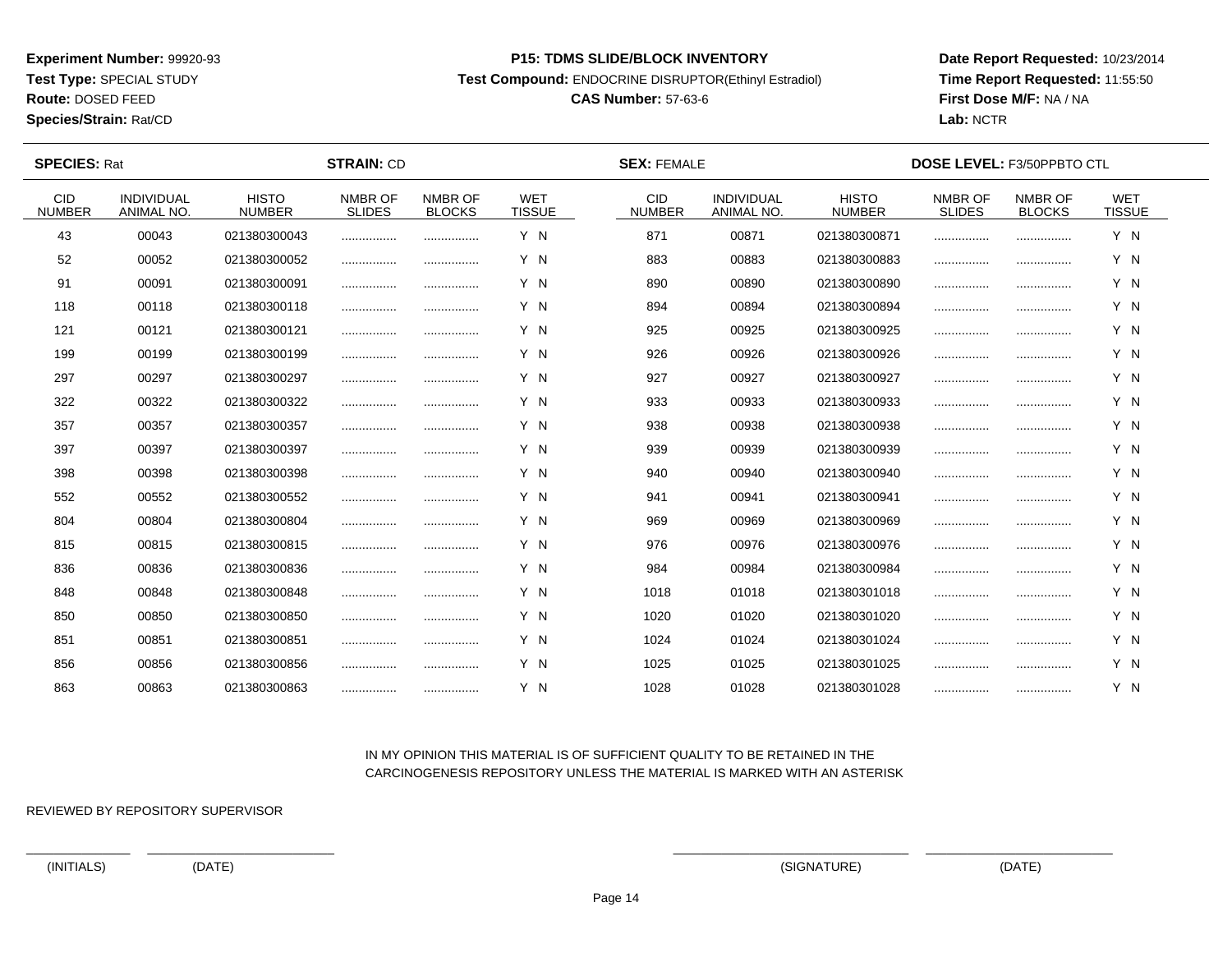**Test Type:** SPECIAL STUDY

**Route:** DOSED FEED

1136

**Species/Strain:** Rat/CD

#### **P15: TDMS SLIDE/BLOCK INVENTORY**

**Test Compound:** ENDOCRINE DISRUPTOR(Ethinyl Estradiol)

# **CAS Number:** 57-63-6

**Date Report Requested:** 10/23/2014**Time Report Requested:** 11:55:50**First Dose M/F:** NA / NA**Lab:** NCTR

| <b>SPECIES: Rat</b>         |                                 |                        | <b>STRAIN: CD</b>        |                          |                             | <b>SEX: FEMALE</b> | <b>DOSE LEVEL: F3/50PPBTO CTL</b> |
|-----------------------------|---------------------------------|------------------------|--------------------------|--------------------------|-----------------------------|--------------------|-----------------------------------|
| <b>CID</b><br><b>NUMBER</b> | <b>INDIVIDUAL</b><br>ANIMAL NO. | <b>HISTO</b><br>NUMBER | NMBR OF<br><b>SLIDES</b> | NMBR OF<br><b>BLOCKS</b> | <b>WET</b><br><b>TISSUE</b> |                    |                                   |
| 1051                        | 01051                           | 021380301051           |                          |                          | Y N                         |                    |                                   |
| 1073                        | 01073                           | 021380301073           |                          |                          | Y N                         |                    |                                   |
| 1078                        | 01078                           | 021380301078           |                          |                          | Y N                         |                    |                                   |
| 1079                        | 01079                           | 021380301079           |                          |                          | Y N                         |                    |                                   |
| 1080                        | 01080                           | 021380301080           |                          |                          | Y N                         |                    |                                   |
| 1089                        | 01089                           | 021380301089           |                          |                          | Y N                         |                    |                                   |
| 1090                        | 01090                           | 021380301090           |                          |                          | Y N                         |                    |                                   |
| 1091                        | 01091                           | 021380301091           |                          |                          | Y N                         |                    |                                   |
| 1129                        | 01129                           | 021380301129           |                          |                          | Y N                         |                    |                                   |

 IN MY OPINION THIS MATERIAL IS OF SUFFICIENT QUALITY TO BE RETAINED IN THECARCINOGENESIS REPOSITORY UNLESS THE MATERIAL IS MARKED WITH AN ASTERISK

REVIEWED BY REPOSITORY SUPERVISOR

<sup>01136</sup> <sup>021380301136</sup> ................ ................ Y N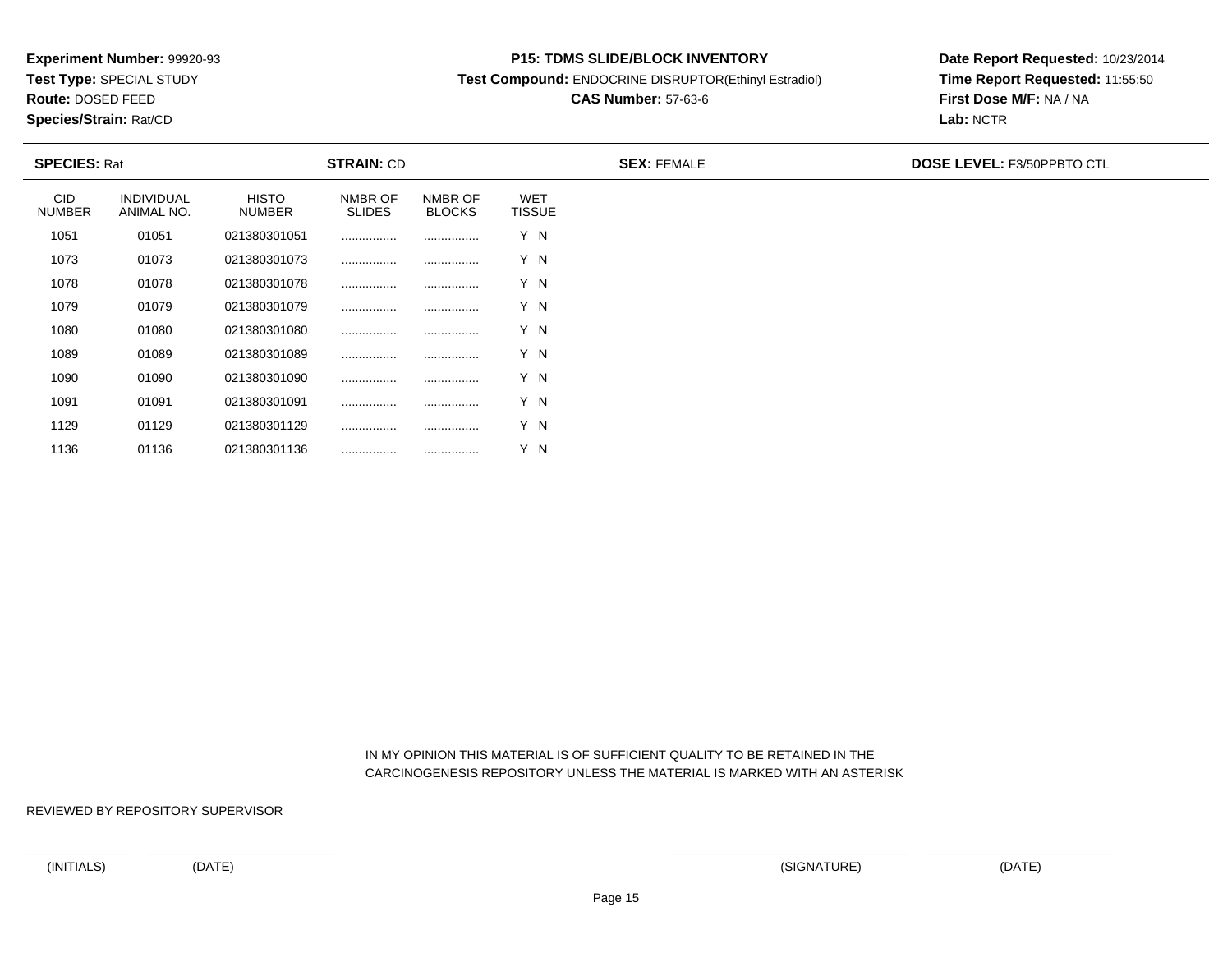**Test Type:** SPECIAL STUDY

**Route:** DOSED FEED

**Species/Strain:** Rat/CD

#### **P15: TDMS SLIDE/BLOCK INVENTORY**

**Test Compound:** ENDOCRINE DISRUPTOR(Ethinyl Estradiol)

# **CAS Number:** 57-63-6

**Date Report Requested:** 10/23/2014**Time Report Requested:** 11:55:50**First Dose M/F:** NA / NA**Lab:** NCTR

| <b>SPECIES: Rat</b>         |                                 | <b>STRAIN: CD</b>             |                          |                          |                             | <b>SEX: FEMALE</b>          | <b>DOSE LEVEL: F3/2PPB TO CTL</b>      |                               |                          |                          |                             |  |
|-----------------------------|---------------------------------|-------------------------------|--------------------------|--------------------------|-----------------------------|-----------------------------|----------------------------------------|-------------------------------|--------------------------|--------------------------|-----------------------------|--|
| <b>CID</b><br><b>NUMBER</b> | <b>INDIVIDUAL</b><br>ANIMAL NO. | <b>HISTO</b><br><b>NUMBER</b> | NMBR OF<br><b>SLIDES</b> | NMBR OF<br><b>BLOCKS</b> | <b>WET</b><br><b>TISSUE</b> | <b>CID</b><br><b>NUMBER</b> | <b>INDIVIDUAL</b><br><b>ANIMAL NO.</b> | <b>HISTO</b><br><b>NUMBER</b> | NMBR OF<br><b>SLIDES</b> | NMBR OF<br><b>BLOCKS</b> | <b>WET</b><br><b>TISSUE</b> |  |
| 108                         | 00108                           | 021380300108                  |                          |                          | Y N                         | 903                         | 00903                                  | 021380300903                  |                          |                          | Y N                         |  |
| 205                         | 00205                           | 021380300205                  |                          |                          | Y N                         | 928                         | 00928                                  | 021380300928                  |                          |                          | Y N                         |  |
| 249                         | 00249                           | 021380300249                  |                          |                          | Y N                         | 931                         | 00931                                  | 021380300931                  |                          |                          | Y N                         |  |
| 284                         | 00284                           | 021380300284                  |                          |                          | Y N                         | 932                         | 00932                                  | 021380300932                  |                          |                          | Y N                         |  |
| 299                         | 00299                           | 021380300299                  | .                        |                          | Y N                         | 934                         | 00934                                  | 021380300934                  |                          |                          | Y N                         |  |
| 312                         | 00312                           | 021380300312                  |                          |                          | Y N                         | 935                         | 00935                                  | 021380300935                  |                          |                          | Y N                         |  |
| 399                         | 00399                           | 021380300399                  |                          |                          | Y N                         | 943                         | 00943                                  | 021380300943                  |                          |                          | Y N                         |  |
| 706                         | 00706                           | 021380300706                  |                          |                          | Y N                         | 968                         | 00968                                  | 021380300968                  |                          |                          | Y N                         |  |
| 803                         | 00803                           | 021380300803                  |                          |                          | Y N                         | 973                         | 00973                                  | 021380300973                  |                          |                          | Y N                         |  |
| 808                         | 00808                           | 021380300808                  |                          |                          | Y N                         | 974                         | 00974                                  | 021380300974                  |                          |                          | Y N                         |  |
| 810                         | 00810                           | 021380300810                  |                          |                          | Y N                         | 980                         | 00980                                  | 021380300980                  |                          |                          | Y N                         |  |
| 840                         | 00840                           | 021380300840                  | .                        |                          | Y N                         | 981                         | 00981                                  | 021380300981                  |                          |                          | Y N                         |  |
| 854                         | 00854                           | 021380300854                  |                          |                          | Y N                         | 1017                        | 01017                                  | 021380301017                  |                          |                          | Y N                         |  |
| 857                         | 00857                           | 021380300857                  |                          |                          | Y N                         | 1022                        | 01022                                  | 021380301022                  |                          |                          | Y N                         |  |
| 864                         | 00864                           | 021380300864                  |                          |                          | Y N                         | 1023                        | 01023                                  | 021380301023                  |                          |                          | Y N                         |  |
| 868                         | 00868                           | 021380300868                  |                          |                          | Y N                         | 1050                        | 01050                                  | 021380301050                  |                          |                          | Y N                         |  |
| 873                         | 00873                           | 021380300873                  |                          | .                        | Y N                         | 1074                        | 01074                                  | 021380301074                  |                          |                          | Y N                         |  |
| 885                         | 00885                           | 021380300885                  |                          |                          | Y N                         | 1075                        | 01075                                  | 021380301075                  |                          |                          | Y N                         |  |
| 889                         | 00889                           | 021380300889                  |                          |                          | Y N                         | 1076                        | 01076                                  | 021380301076                  |                          |                          | Y N                         |  |
| 899                         | 00899                           | 021380300899                  |                          |                          | Y N                         | 1083                        | 01083                                  | 021380301083                  |                          |                          | Y N                         |  |

## IN MY OPINION THIS MATERIAL IS OF SUFFICIENT QUALITY TO BE RETAINED IN THECARCINOGENESIS REPOSITORY UNLESS THE MATERIAL IS MARKED WITH AN ASTERISK

REVIEWED BY REPOSITORY SUPERVISOR